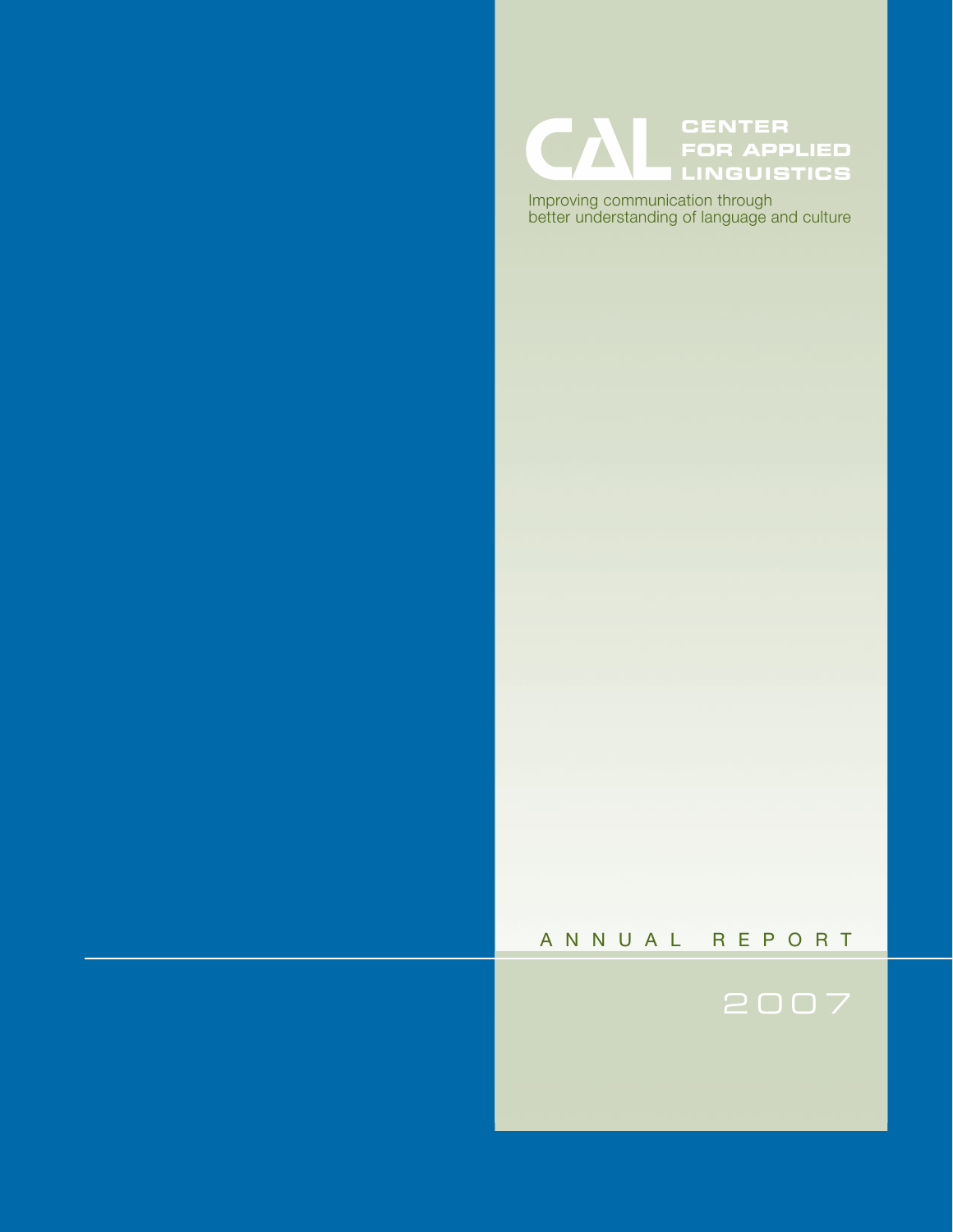

# Our Mission

## Improving communication through better understanding of language and culture

CAL carries out a wide range of activities to accomplish its mission with a focus on the following activities:

- Promoting and improving the teaching and learning of languages
- Identifying and solving problems related to language and culture
- Serving as a resource for information about language and culture
- Conducting research on issues related to language and culture

2007 President's Message

On behalf of the Board of Trustees and staff of the Center for Applied Linguistics, I'm pleased to share our annual report for fiscal year 2007. The high profile of many language and culture issues during the year made it an especially important time for the work of CAL, and we are proud of what we have accomplished.

During 2007, we were active in carrying out our mission—to improve communication through better understanding of language and culture—as will be clear in the information presented on the following pages. For example, we promoted and improved the teaching and learning of languages by helping adults gain high-level proficiency in English for professional purposes through the English for Heritage Language Speakers program. We identified and solved problems related to language and culture by preparing professional development materials for teachers on teaching reading to English language learners. Through ongoing expansion of our Web site, we served as a resource for information about language and culture. We conducted research on issues related to language and culture as a partner in the Center for Research on the Educational Achievement and Teaching of English Language Learners. Overall, it was a full and meaningful year for everyone at CAL.

One of the language-related issues that took center stage in 2007 was assessment, and in this message I would like to highlight our work in that vital area. Assessment is a critical element in language education, helping students and instructors measure progress and informing effective instruction. Well-crafted assessments provide reliable, valid, and relevant information for program evaluation and instructional design to better meet the needs of language learners and the educators who serve them. CAL has a long history of leadership in the development of effective assessments and training materials for raters, from the *Basic English Skills Test (BEST)* for adult language learners in the 1980s to the launch of French and German versions of the *Multimedia Rater Training Program* in 2007. With current education policy focusing more attention on accountability and assessment, and with an expanding need for measures of what learners can really do, our work in the field of assessment continues to thrive.

The assessment of English language learners in elementary and secondary schools in this country remains a critical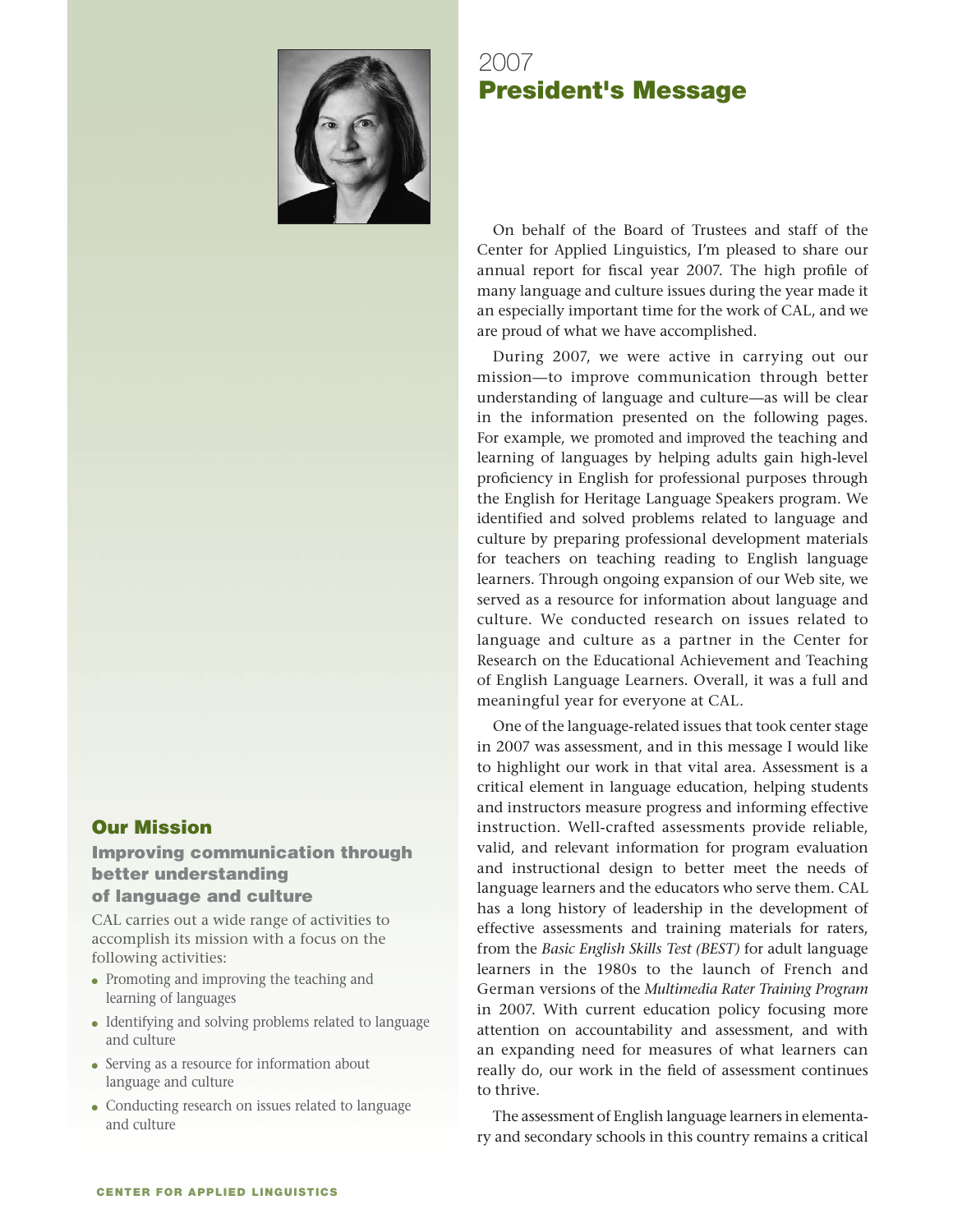# Message from the President

need, and the multi-state WIDA Consortium has assumed a major role in meeting that need. CAL continues to work with WIDA in several ways to provide standards-based assessments for English language learners (ELLs). We provide ongoing test development and training for the *ACCESS for ELLs* test through innovative computer-based training classes for item writers and test administrators. We prepared and offer a course for educators under the acronym CLIMBS, where participants learn to embed the WIDA English language proficiency standards in their classroom practice using sheltered instruction approaches. In its ONPAR project, CAL is also researching issues involved in computer-based testing of science and math for students with low levels of English proficiency. The research is aimed at the practical goal of creating more equitable and accessible content tests for this population.

Technology has proven to be an effective medium for delivering assessments and providing tools for rating language proficiency. CAL's *Multimedia Rater Training Program (MRTP)* and *Computerized Oral Proficiency Instrument (COPI)* are two examples of assessment tools delivered via CD-ROM. The *MRTP* is a computer-assisted professional development instrument that teaches language professionals to rate oral proficiency by using authentic language samples from the *Simulated Oral Proficiency Interview (SOPI)*. The *MRTP* provides a handson introduction to oral proficiency assessment that teaches rating skills conveniently and effectively via CD-ROM. In 2007, French and German versions of the *MRTP* were launched to join the Spanish version. The *COPI*, currently in development, is a computer-based, semi-adaptive assessment of Modern Standard Arabic (MSA) and Spanish oral proficiency designed for language educators looking for a computerized, time-efficient assessment.

Continuing our focus on the use of online learning to make assessment training and professional development more readily accessible to a wider range of users, CAL expanded *SOPA Online Training* courses from one to three in 2007. These online courses help educators learn to administer and rate their students' performance on the *Student Oral Proficiency Assessment (SOPA)*, a language proficiency assessment designed to allow young students to demonstrate their highest level of performance in oral fluency, grammar, vocabulary, and listening comprehension.

In 2007, CAL introduced a toolkit designed to support trainers working with test administrators for *BEST Plus*, our oral proficiency assessment for adults learning English. The *BEST Plus Scoring Refresher Toolkit* provides everything needed to help previously trained *BEST Plus* test administrators improve their rating and scoring, including videos with practice clips and scoring activities and a manual designed to guide programs through the entire scoring refresher process.

CAL also offers online information about tests through the *Foreign Language Assessment Directory (FLAD)*. Designed to serve as a starting point for teachers and educators to search for foreign language assessments, the *FLAD* is a free, searchable directory of information on nearly 200 tests in 90 languages, ranging from elementary school through the postsecondary level. An online tutorial on using the directory is in development.

Two new CAL Digests are available online that highlight issues of importance to the assessment community:

- Oral Proficiency Assessment: The Use of Technology in Test *Development and Rater Training*
- Effects of Instructional Hours and Intensity of Instruction on *NRS Level Gain in Listening and Speaking*

Our assessment resources represent only a portion of CAL's activities over the past year. I invite you to review the information provided in this report for a more comprehensive account of our activities and to visit our Web site for updates on current projects and available resources.

Throughout 2007, we were fortunate to continue our work and collaboration with a broad network of partners, consultants, and clients to address issues related to language and culture. We look forward to our continued collaboration and to building on the success of our work together in the future.

Donna Christian President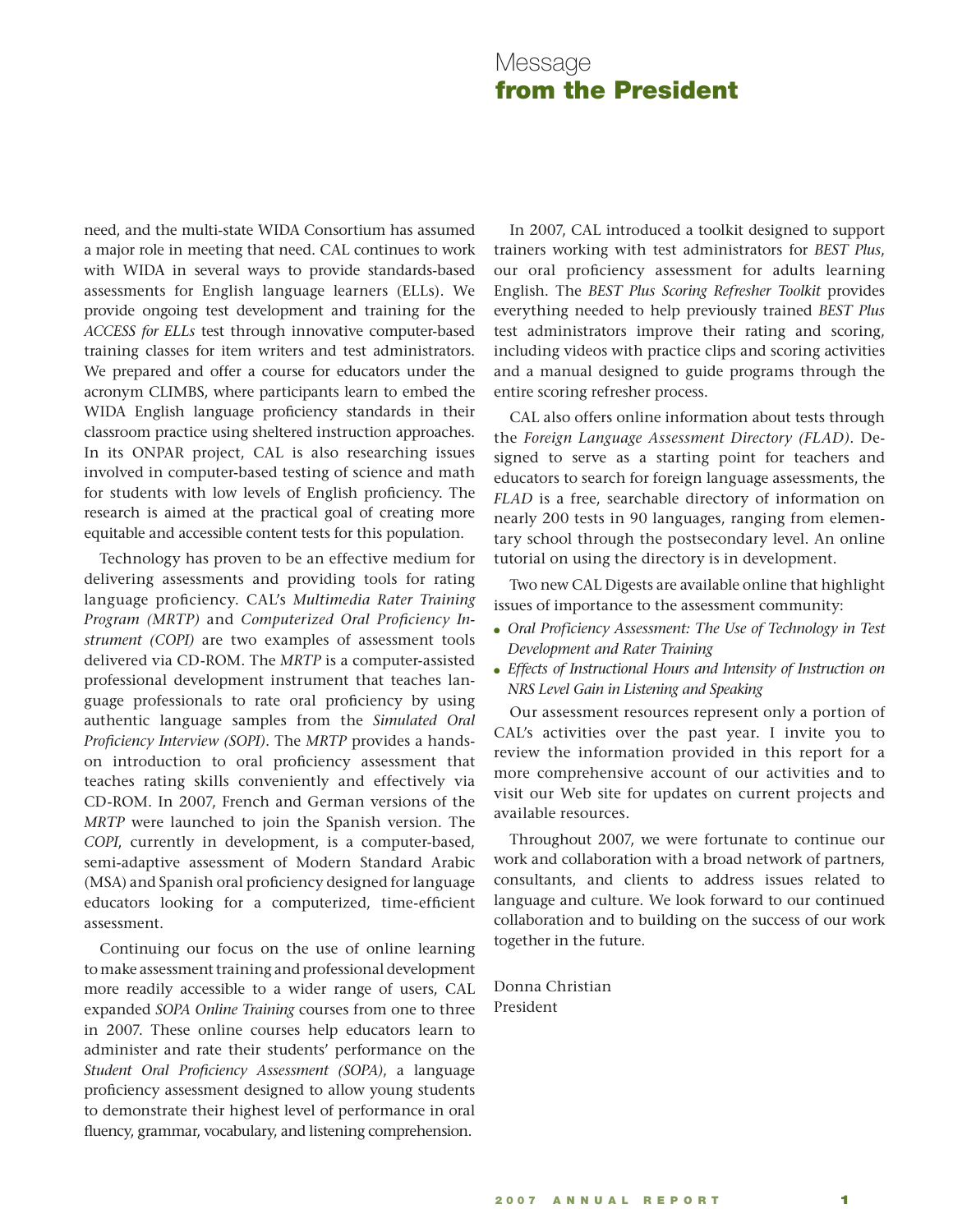## FOREIGN LANGUAGE EDUCATION DIVISION

The work of CAL's Foreign Language Education Division, which includes research, professional development, program evaluation, test design, and materials development, focuses on foreign language teaching and assessment at the elementary and secondary school levels.

### ELLOPA and SOPA Trainings

CAL staff conducted trainings on the *Early Language Listening and Oral Proficiency Assessment (ELLOPA)* and *Student Oral Proficiency Assessment (SOPA)* at various locations throughout 2007. See pages 11 and 12 for more information.

### National K-12 Foreign Language Resource Center (NFLRC)

Funder: U.S. Department of Education, International Research and Studies Program, via subcontract from Iowa State University August 2002–August 2010

CAL serves as a subcontractor on the NFLRC, conducting various activities related to language assessment, curriculum development, and resource dissemination that are critical to enhancing highquality, standards-based elementary school foreign language instruction. Projects for 2006-2010 include the development of a Chinese K-5 framework and curriculum and the dissemination of early foreign language resources through a Web site and e-mail discussion group.

### **For more information, visit www.cal.org/projects/ nflrc.html.**

#### National K-12 Foreign Language Survey

Funder: U.S. Department of Education, International Research and Studies Program September 2006–August 2009

CAL is replicating its 1987 and 1997 surveys of foreign language programs in elementary and secondary schools to show patterns and shifts in enrollment, changes in teaching methodologies, changes in languages and programs offered, and availability of articulated sequences of classes. Preliminary results of the survey will be posted on CAL's Web site in late 2008.

**For more information, visit www.cal.org/flsurvey.**

#### Promising Practices Initiative

Funder: RMC Research October 2006–January 2007

CAL identified major challenges in the fields of foreign language education and English as a second language, documented evidence of the challenges, and described practices that might address them.

#### South Carolina Student Oral Proficiency Assessment

Funder: South Carolina Department of Education April 2004–June 2007

CAL is administering the *Student Oral Proficiency Assessment (SOPA)* annually in French and Spanish in Rock Hill School District, South Carolina, to provide longitudinal data on the listening and speaking skills of elementary school children who are part of a new content-enriched FLES (foreign language in the elementary school) program.

#### Student Oral Proficiency Assessment (SOPA): A Web-Based Course

Funder: U.S. Department of Education, International Research and Studies Program

October 2004–March 2007

This project entailed the development and delivery of a Webbased *SOPA* familiarization training course for foreign language educators wanting to assess the speaking and listening skills of K-8 students studying a second language. Training included instruction in *SOPA* interviewing techniques and an overview of the language levels on the *SOPA* rating scale. Three *SOPA Online Training* courses are now available: *Introduction to SOPA*, *Moderated Introduction to SOPA*, and *Rating the SOPA*.

**For more information on** *SOPA Online Training***, see page 17 or visit www.cal.org/sopa.**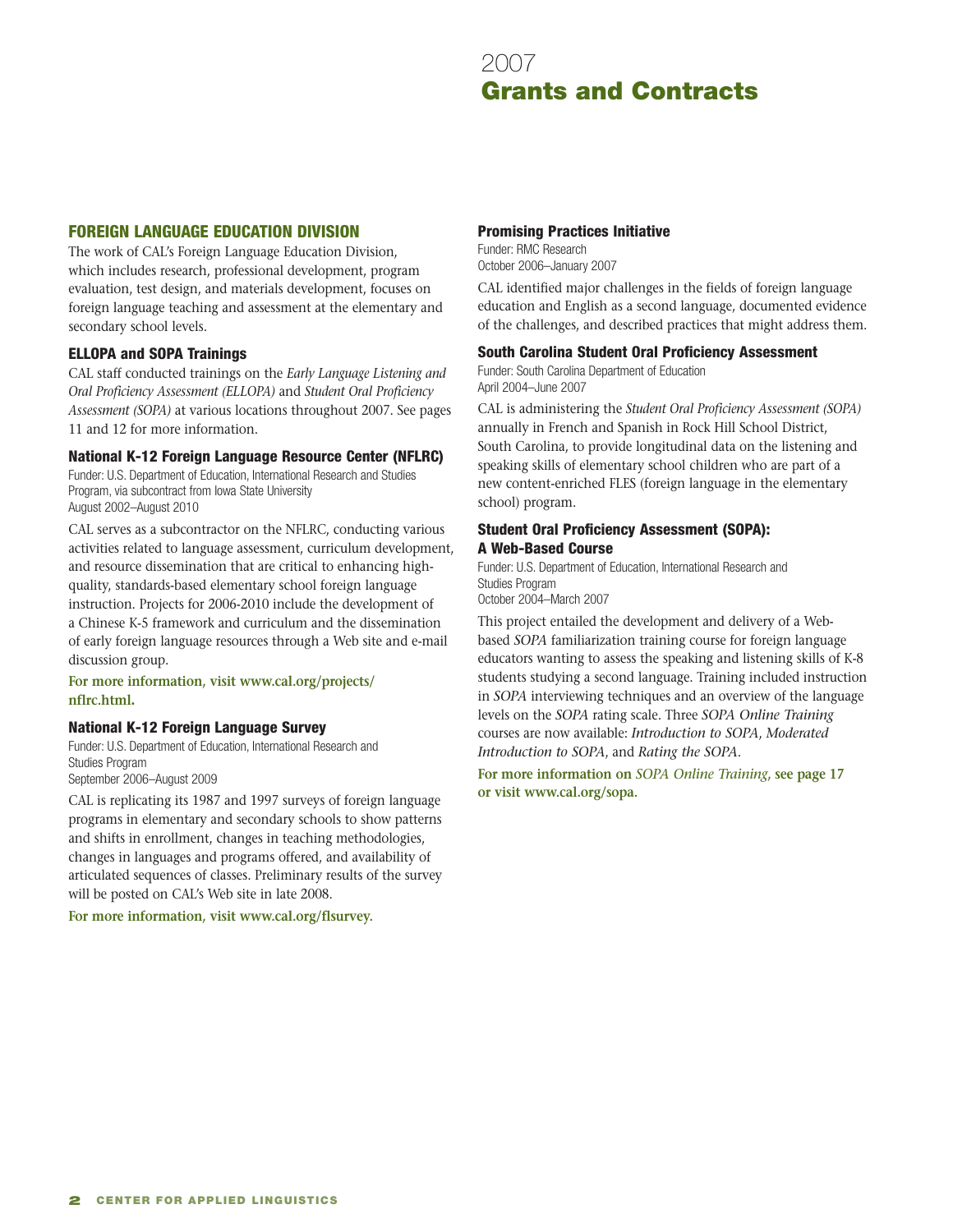## LANGUAGE AND CULTURE RESOURCES DIVISION

The projects in this division focus on information collection, analysis, synthesis, and dissemination; development of print and online publications and resources; and professional development and technical assistance for teachers and administrators. This division hosts a library for CAL staff and public use.

### Alexandria City Public Schools ESL Program Evaluation

Funder: Alexandria City Public Schools (ACPS), VA September 2007–February 2008

CAL studied the implementation of the English as a second language (ESL) program in ACPS to determine whether the district and individual schools were implementing the program in accordance with scientifically based research. CAL's evaluation included interviews with key district stakeholders. Evaluation results were delivered to the district in a final report.

# - САЕІ А

### Center for Adult English Language Acquisition (CAELA)

Funder: U.S. Department of Education, Office of Vocational and Adult Education October 2004–March 2008

CAELA helped states that had recently begun serving adult English language learners to build their capacity to improve the skills of teachers and administrators in adult English as a second language programs. CAELA also made research findings and research-based resources available to practitioners working with adult English language learners across the nation. CAELA developed and disseminated information and resources through its Web site. Online resources include briefs, digests, and toolkits.

**For more information, visit www.cal.org/caela.**

O Cultural Orientation **IN** Resource Center

## Cultural Orientation Resource Center

Funder: U.S. Department of State; Bureau of Population, Refugees, and Migration October 2001–September 2007

CAL develops and disseminates materials that help refugee newcomers understand fundamental aspects of life in the United States; develops and distributes materials on housing, community services, transportation, health, employment, and cultural adjustment in several Asian, European, African, and Middle Eastern languages; and produces culture profiles on the background, history, and culture of different refugee groups to help U.S. service providers understand new refugee populations.

#### **For more information, visit www.culturalorientation.net.**

#### EL (English Language)/Civics Online Courses

Funder: U.S. Department of Education, Office of Vocational and Adult Education

September 2006–March 2008

In collaboration with the Adult Learning Resource Center (a project of The Center: Resources for Teaching and Learning in Des Plaines, Illinois), CAL manages this project to develop online courses and tutorials to train EL/civics teachers to deliver effective EL/civics instruction.

#### **For more information, visit www.elcivicsonline.org.**

#### Elementary ESOL Program Evaluation

Funder: Arlington Public Schools, VA January 2006–November 2006

CAL investigated instructional delivery for English language learners by using the Sheltered Instruction Observation Protocol (SIOP) to conduct structured classroom observations. The purpose of the evaluation was to investigate which elements of best practice were being used by teachers in the various elementary school programs that serve English language learners. CAL also interviewed all district elementary principals for the evaluation and delivered a final report.

#### ELL Learning for Toyota Family Literacy Project

Funder: National Center for Family Literacy June 2007

CAL staff gave a presentation about young students learning English to the Toyota Family Literacy Project team.

### National Institute for Literacy Technical Assistance for Program Planning

Funder: U.S. Department of Education, via subcontract from MPR Associates October 2005–September 2008

CAL and MPR Associates are convening groups of adult ESL experts, conducting an environmental scan, reviewing the literature on topics in adult ESL education, and commissioning background papers on topics related to the education of adults learning English.

#### Pedestrian and Bicycle Safety Program

Funder: National Highway Transportation Safety Administration, via subcontract from the ASPIRA Association November 2006–September 2008

In collaboration with ASPIRA, CAL is developing a curriculum and teacher's guide on pedestrian and bicyclist safety for use in education programs with immigrant adults and youth.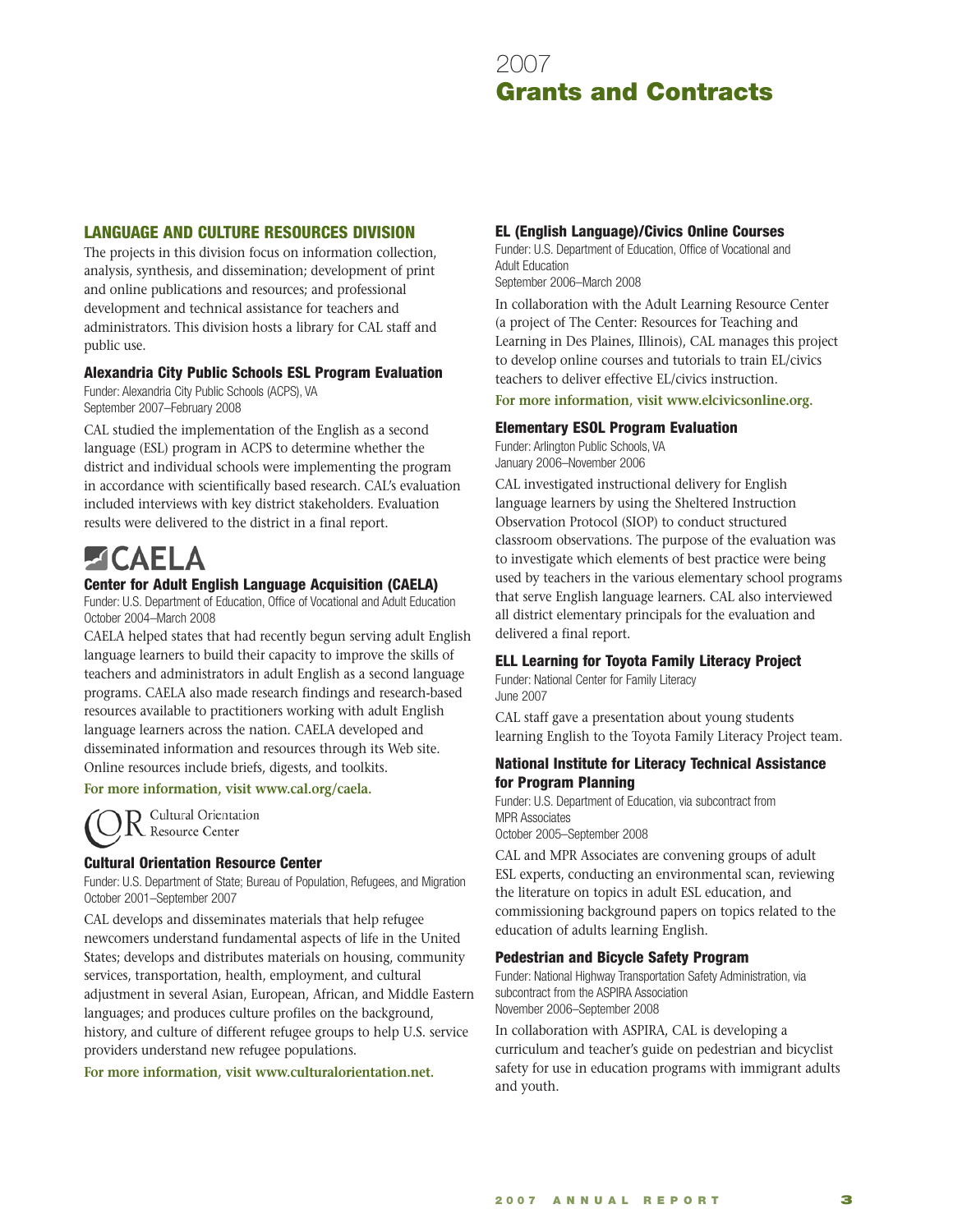## Training for Publishers Based on CAL Professional Development Materials

Funder: Words and Numbers, Inc. June 2007

CAL provided 2 days of professional development for textbook publishers to examine best practices in ESL and how they can be infused into K-12 textbooks. The training was based on two CAL professional development tools: *Enhancing English Language Learning in Elementary Classrooms* and *Enriching Content Classes for Secondary ESOL Students*.

#### Working With Literacy-Level Learners

Funder: University of Maine April 2007

CAL conducted workshops for adult educators in Maine on teaching strategies for adult literacy-level English language learners.

## LANGUAGE AND LITERACY DIVISION

CAL's Language and Literacy Division specializes in projects that center on literacy acquisition for all ages, particularly among learners for whom English is a second language.

#### Acquiring Literacy in English

Funders: National Institute of Child Health and Human Development; and U.S. Department of Education, Institute of Education Services September 2000–June 2007

CAL conducted a research program focused on the acquisition of English literacy by Spanish-speaking children. The program was composed of three research subprojects, an administrative core, and a research core focused on assessment. The research core of this project was managed by CAL's Language Testing Division.

**For more information, visit www.cal.org/projects/ acquiringliteracy.html.**

#### Comprehensive Technical Assistance Center – Great Lakes East

Funder: U.S. Department of Education, Office of Elementary and Secondary Education, via subcontract from Learning Point Associates October 2005–June 2010

CAL is collaborating in the operation of this Comprehensive Technical Assistance Center to provide capacity-building assistance to Indiana, Michigan, and Ohio in their efforts to raise student achievement in compliance with the No Child Left Behind Act.

**For more information, visit www.cal.org/greatlakes.**

#### Content-Based Vocabulary Instruction: Using Cognates to Promote the Vocabulary Development of Native Spanish Speakers

Funder: U.S. Department of Education, Institute of Education Sciences June 2007–May 2011

CAL is developing and testing the efficacy of two cognate-based interventions on the vocabulary development, morphological awareness, and reading comprehension of native Spanish speakers in the middle school grades.

#### Development of Literacy in Spanish-Speaking Children

Funder: National Institute of Child Health and Human Development July 2007–May 2012

CAL received a second 5-year grant to continue to study the development of literacy in Spanish-speaking English language learners (ELLs). This is a continuation of the Acquiring Literacy in English project. The grant consists of three subprojects. The first studies the literacy development of ELLs through seventh grade; the other two examine the effects of interventions designed to build the language and literacy skills of ELLs in the early grades. The project includes a research and assessment core, managed by the Language Testing Division, and an administrative core.

# $E HLS$ English for Heritage Language Speakers

Funder: U.S. Department of Defense, National Security Education Program September 2005–August 2010

CAL is administering and overseeing the development and implementation of the English for Heritage Language Speakers pilot program, in which native speakers of critical languages will raise their English proficiency to a professional level that qualifies them for positions in the federal government.

**For more information, visit www.cal.org/ehls.**

# LANGUAGE IN SOCIETY DIVISION

Language in Society staff conduct research on language use and apply the findings of sociolinguistic research to the resolution of social and communication problems.

#### Improved Quality and Access to Basic Education in Ghana

Funder: U.S. Agency for International Development, via subcontract from the Education Development Center May 2004–May 2009

CAL is helping schools in Ghana to implement standards and milestones for literacy and is contributing to the development of curricula for English as an official language.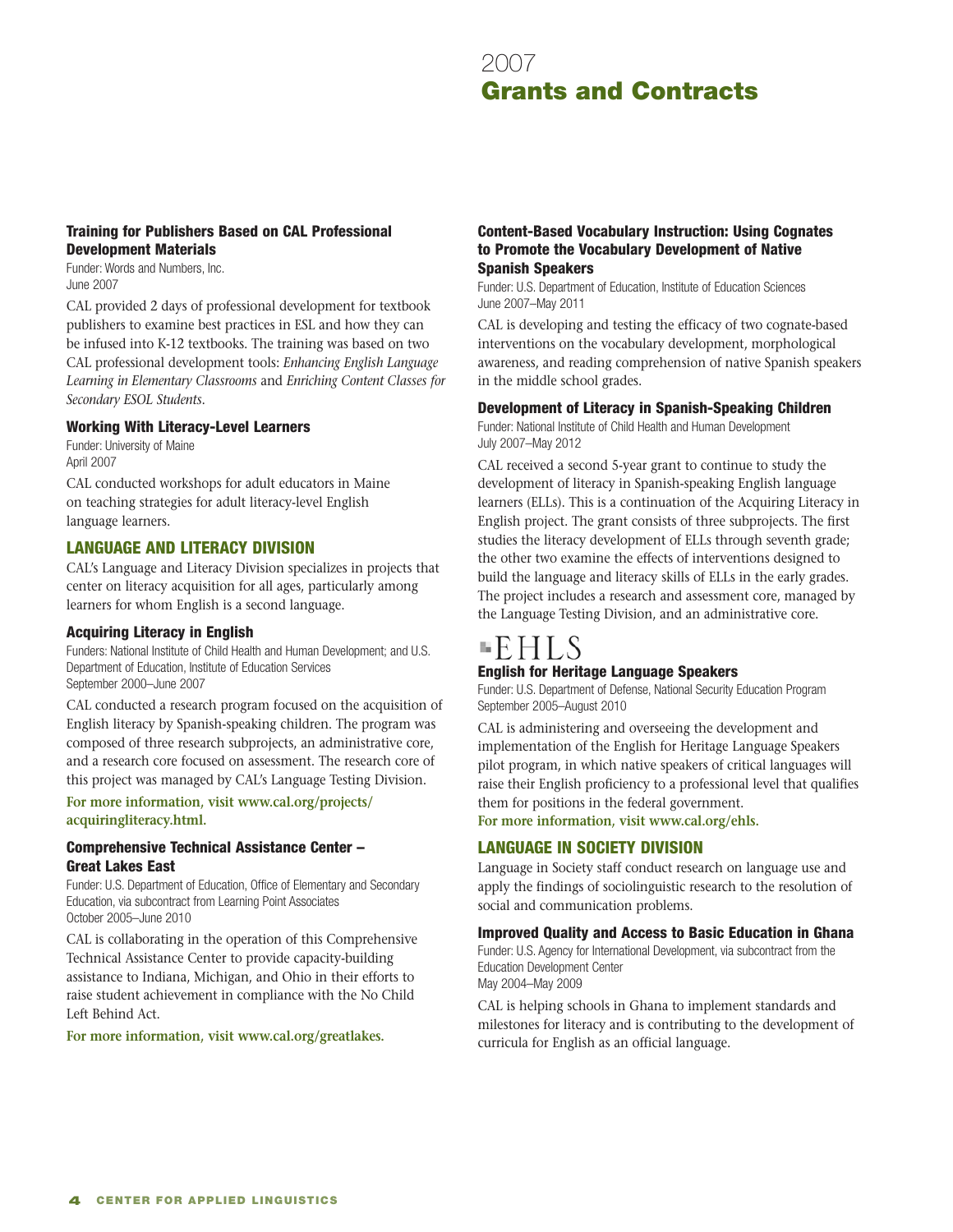

### LANGUAGE EDUCATION AND ACADEMIC DEVELOPMENT DIVISION

Staff in the Language Education and Academic Development division conduct research and offer professional development on issues related to English as a second language, bilingual education, sheltered instruction, two-way immersion, and program design for English language learners and their teachers in K-12 settings.

#### Academic Literacy Through Sheltered Instruction for English Language Learners in Secondary Schools

Funders: Carnegie Corporation of New York and the Rockefeller Foundation July 2003–June 2007

CAL conducted research on the SIOP Model and provided professional development to secondary teachers in two New Jersey school districts.

#### Appalachian Regional Education Laboratory

Funder: U.S. Department of Education, Institute of Education Sciences, via subcontract from CNA Corporation April 2006–March 2011

CAL is participating in applied research and rapid response to school districts on issues concerning the education of English language learners in the Appalachian states (Kentucky, Tennessee, Virginia, and West Virginia). The research is focused on addressing the needs of districts with emerging ELL communities and the challenges that states, school districts, and schools confront in building capacity to serve this new population. The first report released for dissemination outlines key patterns of naming conventions for eight languages represented among English language learners in the region and discusses database and registration alternatives that can accommodate cultural differences in naming. The goal of the report is to help districts and schools ensure consistency in the use of international student names in district student information systems.

**For more information, see page 8 or visit www.cal.org/projects/ rel\_appalachia.html.**

#### Assimilating Hispanic Students Into the Mainstream Curriculum

Funder: U.S. Department of Education, via subcontract from The Georgia Project June 2001–August 2007

CAL worked with The Georgia Project to provide professional development to high school math and science teachers in Whitfield County, Georgia, on improving the academic achievement of English language learners.

#### Center for Advanced Research on Language Acquisition (CARLA): Dual Language Education Conference

Funder: U.S. Department of Education, via subcontract from the University of Minnesota

September 2007–November 2008

CAL and CARLA will co-sponsor the International Conference on Immersion Education in St. Paul, Minnesota, in October 2008.

**For more information, visit www.cal.org/about/ conferences.html.**



#### Center for Research on the Educational Achievement and Teaching of English Language Learners

Funder: U.S. Department of Education, Institute of Education Sciences, via subcontract from the University of Houston August 2005–July 2010

CAL is a partner in the only National Research and Development Center focused on English language learners (ELLs). CREATE's program of research is designed to enhance the empirical research base for Grade 4-8 readers by developing and testing effective interventions that promote content knowledge and language and literacy development; by investigating the features of instruction and types of text modifications that facilitate learning for ELLs; by designing, testing, and delivering professional development that will help teachers implement effective classroom practices; and by disseminating findings and information about effective practices. CAL is conducting two major research studies as part of this effort. In the first, *Project QUEST*, CAL staff are researching the efficacy of an intervention model that aims to develop science content knowledge concurrently with language and literacy skills in middle school second language learners. In the second, CAL staff are investigating the impact of the SIOP Model on student achievement in middle school science classrooms. CAL also leads dissemination activities for CREATE. In the past year, CREATE has taken an active leadership role in the field through the organization of the inaugural CREATE conference, *Academic Language and Content: A Focus on English Language Learners in the Middle School*, in October 2007, and through a series of free webcast seminars by CREATE investigators on topics related to the center's work.

**For more information, visit www.cal.org/create.**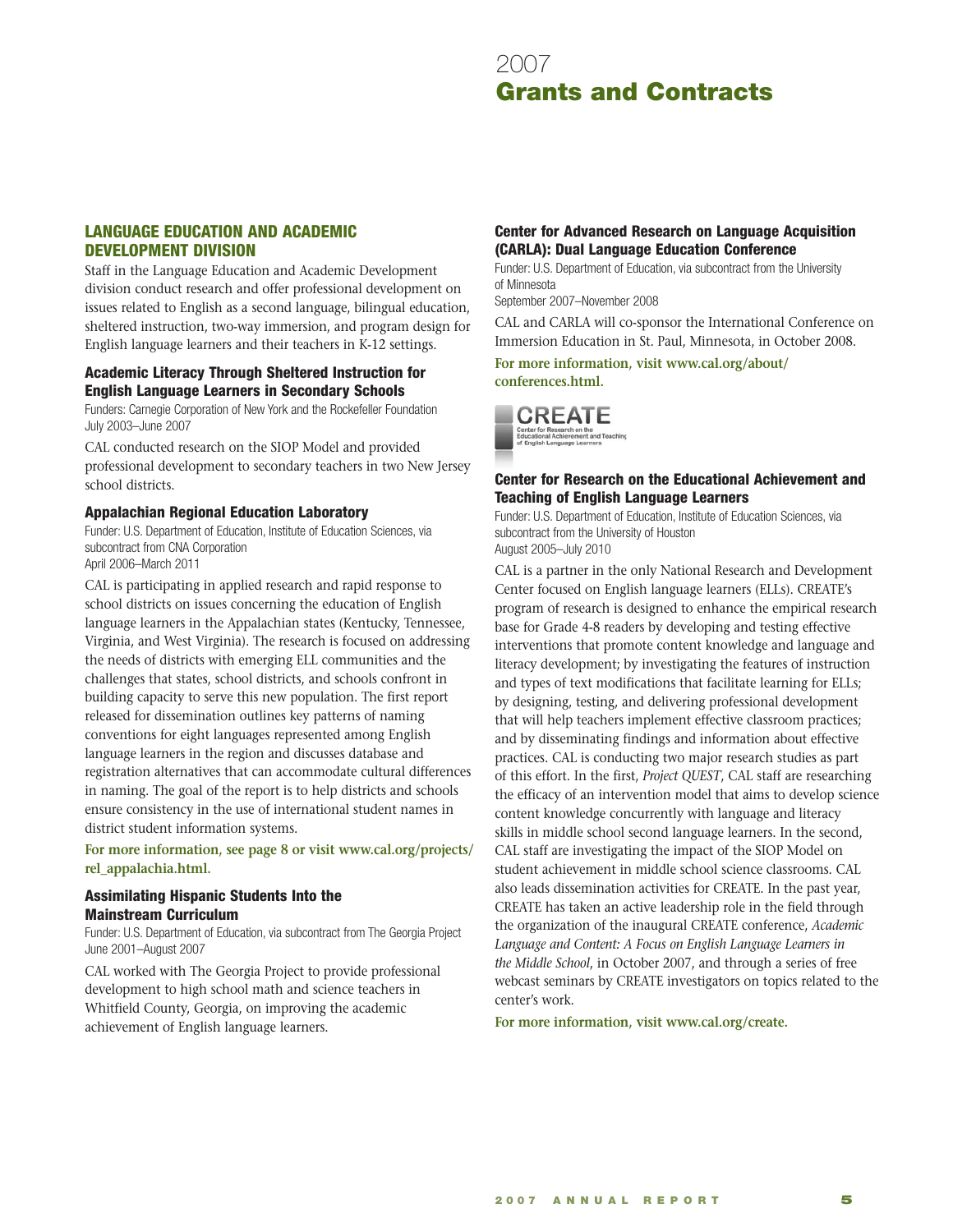#### LANGUAGE EDUCATION AND ACADEMIC DEVELOPMENT DIVISION (continued)

### Developing a Diagnostic Assessment of Reading Comprehension

Funder: U.S. Department of Education, Institute of Education Sciences, via subcontract from the University of Houston July 2005–June 2009

This project involves the development, validation, and norming of a reading comprehension assessment battery called the *Diagnostic Assessment of Reading Comprehension*.

#### Enhancing Secondary Education in the Central Valley

Funder: Irvine Foundation July 2006–June 2008

CAL is conducting a 2-year project aimed at improving instruction and preparation for postsecondary education in high schools with high enrollments of English language learners in California's Central Valley. The project involves a parent empowerment component to encourage postsecondary enrollment.

#### Promoting the Development of Spanish Literacy Skills Among Bilingual Students by Enhancing Vocabulary

Funder: Arlington Public Schools, VA November 2006–December 2006; May 2007–June 2007

CAL provided Spanish immersion teachers from Key and Claremont immersion schools training in the use of strategies that enhance vocabulary knowledge of Spanish among immersion students in Grades K-5.

#### SIOP Model Professional Development Services

See page 15 for information about SIOP Model professional development and other services provided by CAL staff.



#### Success Through Academic Interventions in Language and Literacy

Funder: U.S. Department of Education, Institute of Education Sciences, via subcontract from the University of Houston October 2003–September 2008

CAL is conducting research on interventions for two approaches to educating English language learners—structured English immersion and transitional bilingual education—to determine the impact of the models on the performance of Spanish-speaking English language learners in Grades K-3. Researchers are developing enhanced versions of language and literacy curricula and are working with math teachers to help them make math content accessible to English language learners.

**For more information, visit www.cal.org/saill.**

Two-Way SIOP Services

See page 16 for more information.

#### Two-Way Immersion Outreach and Information Dissemination

Funder: Illinois Resource Center, Des Plaines July 2004–June 2009

The Illinois Resource Center provides support for CAL's nationwide two-way immersion (TWI) outreach and information dissemination, which include TWI Web pages and directories, an e-mail bulletin, and question-answering services.

**For more information, visit www.cal.org/twi.**

# LANGUAGE TESTING DIVISION

Staff in CAL's Language Testing Division conduct a broad range of research and development projects related to the assessment of language skills in learners of all ages.

#### ACTFL Assessment for Performance and Proficiency of Languages (AAPPL)

Funder: U.S. Department of Education, International Research and Studies Program, via subcontract from the American Council on the Teaching of Foreign Languages (ACTFL)

January 2006–May 2008

CAL is working with ACTFL to articulate a blueprint to assess performance and proficiency in languages on a national scale from kindergarten through postsecondary education; to create a framework appropriate for a national test; to develop a prototype with language-specific items; and to disseminate information on the project to inform the profession.

## CAPA: Georgetown Flagship Testing Project

Funder: Georgetown University January 2006–July 2007

CAL worked with instructors at Georgetown's Arabic Flagship program to integrate ongoing oral proficiency assessment into instruction to help students attain high levels of proficiency.

## Computerized Oral Proficiency Instrument (COPI)

Funder: U.S. Department of Education, International Research and Studies Program December 2004–December 2007

CAL is putting the *COPI*, a computer-based, semi-adaptive test of Arabic and Spanish, into operation. The tests, the rating system, and a rater training program will be available on CD-ROM.

**For more information, see page 17 or visit www.cal.org/copi.**

#### Defense Language Aptitude Battery (DLAB) Test Revisions

Funder: Center for Advanced Study of Language, University of Maryland College Park, via subcontract from Second Language Testing, Inc. January 2007–December 2007

CAL collaborated in the development of four parallel forms of the DLAB.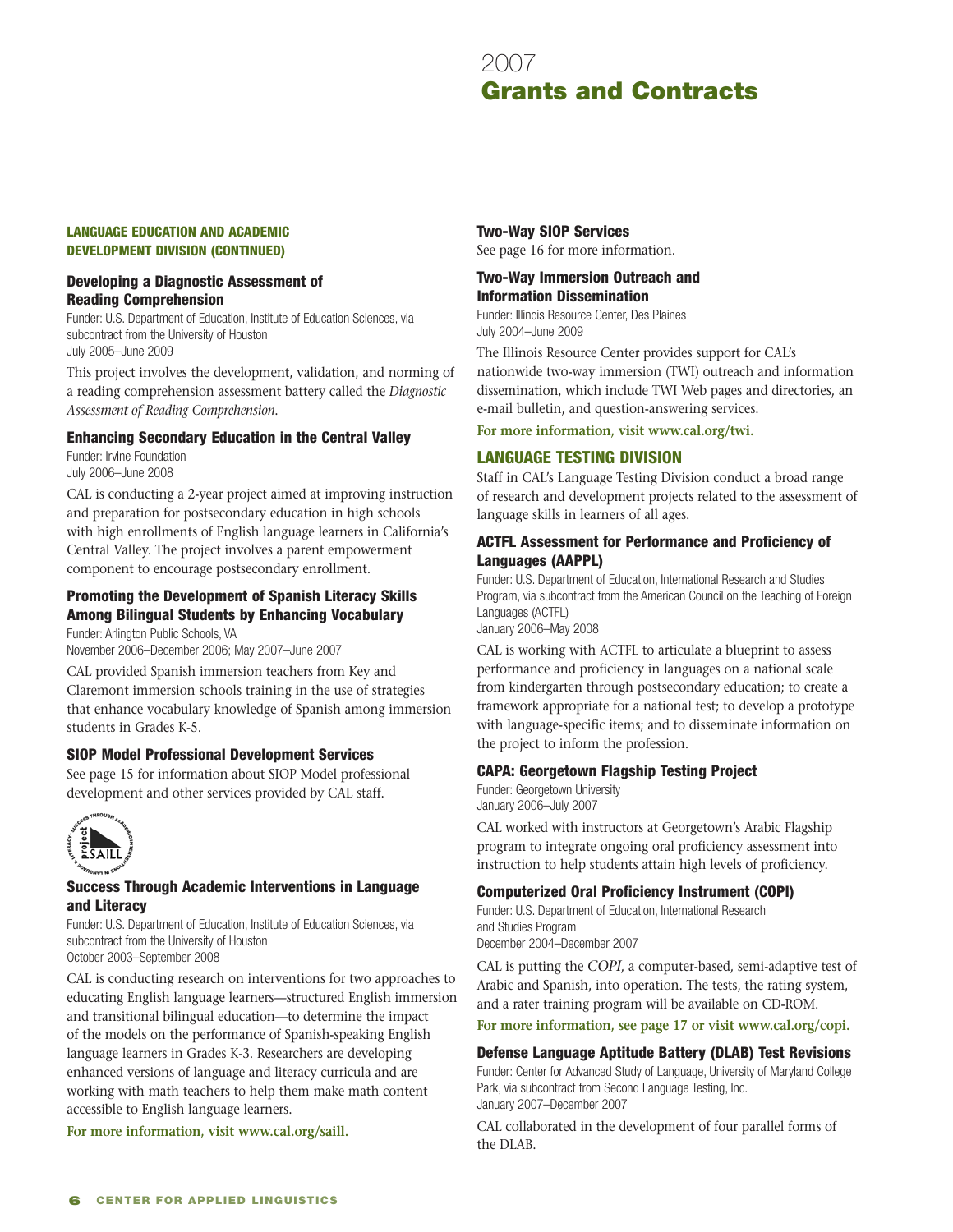#### Foreign Language Assessment Directory

Funder: U.S. Department of Education, International Research and Studies Program October 2005–September 2008

CAL is updating its online *Foreign Language Test Database* and the *Foreign Language Assessment Database for Grades K-12* and is consolidating them into a single directory, the *Foreign Language Assessment Directory*, with an added tutorial.

**For more information, visit www.cal.org/flad.**

#### National Capital Language Resource Center (NCLRC)

Funder: U.S. Department of Education, International Research and Studies Program, via subcontract from Georgetown University August 2006–August 2010

CAL collaborates with Georgetown University and The George Washington University to operate the NCLRC, one of 15 federally funded language resource centers. CAL develops tests, provides information on materials for teaching less commonly taught languages, and delivers professional development on language assessment for language instructors.

**For more information, visit www.cal.org/projects/ nclrc.html.**

#### Professional Development Curriculum for Arabic Teachers in Grades K-12

Funder: U.S. Department of Education, via subcontract from The George Washington University

October 2006–September 2009

CAL is adapting and expanding the popular NCLRC Web site, *The Essentials of Language Teaching*, to include materials specifically for K-12 teachers of Arabic.

#### RIDE ONPAR

Funder: U.S. Department of Education, via subcontract from the Rhode Island Department of Education (RIDE) April 2007–June 2008

CAL is working with WIDA Consortium states to develop a science test for beginning English language learners that can be used for state accountability purposes to meet the requirements of federal law.

### STARTALK

Funder: U.S. Department of Education, via subcontract from the National Foreign Language Center

September 2006–June 2007

CAL staff served as advisors for the implementation of the STARTALK project, which provided students and teachers with summer immersion experiences, academic courses, curricula, and other resources for foreign language education in less commonly taught languages. STARTALK is part of a presidential initiative to enhance the national capacity for critical languages.

#### STARTALK Summer Language Programs

Funder: U.S. Department of Defense, National Security Language Initiative, via subcontract from The George Washington University September 2006–August 2007

CAL worked with the National Foreign Language Center to develop evaluation systems and provide advice about assessments for summer language programs in Chinese and Arabic.

#### WIDA Consortium Partnership

Funders: Wisconsin Department of Public Instruction; and the University of Wisconsin, Wisconsin Center for Educational Research May 2003–December 2007

CAL collaborates with the WIDA Consortium in its work to provide standards-based assessments for English language learners. CAL supports ongoing development and administration of the *ACCESS for ELLs* test through innovative computer-based training classes for item writers and test administrators. CAL has also developed for the Consortium a blended computer-based and face-to-face professional development course under the acronym CLIMBS. Participants in a CLIMBS course learn to embed the WIDA English language proficiency standards in their classroom practice using sheltered instruction approaches. The goal is to build and maintain a community of educators similarly focused on the needs of English language learners in their schools. CAL is also developing a computer-based test of science and math for students with low levels of English proficiency. This alternative test, *ONPAR*, will allow students to demonstrate their content knowledge with a test instrument that is sensitive to their lower proficiency in English.

**For more information, visit www.cal.org/wida.**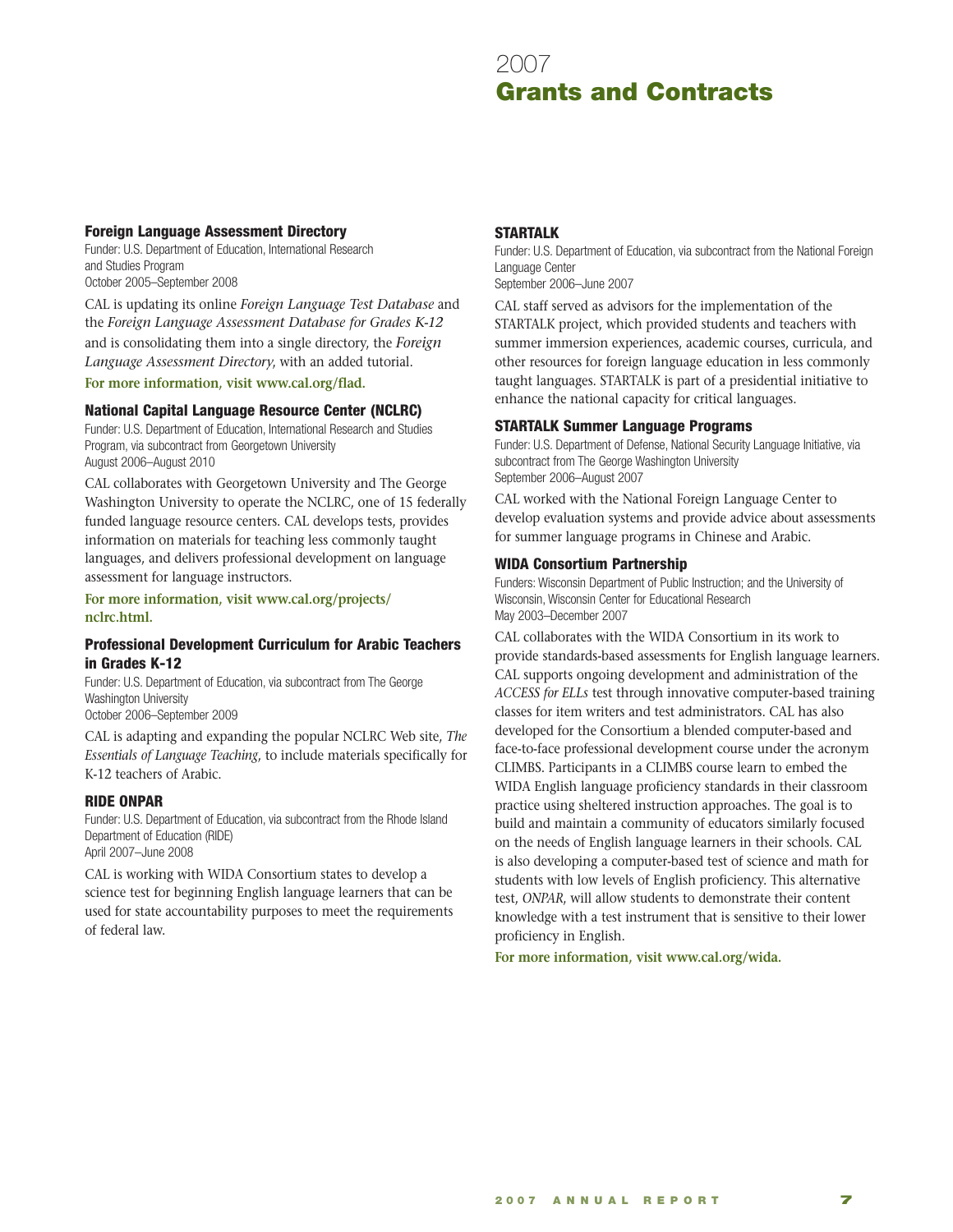# 2007 CAL Connections

### CAL Connections

During 2007, CAL collaborated with other organizations on several projects that produced a variety of useful resources.



Developing Reading and Writing in Second-Language Learners **Lessons From the Report of the National Literacy Panel on Language-Minority Children and Youth**  *Edited by Diane August and Timothy Shanahan* 

This book was created as a summary of *Developing Literacy in Second-Language* 

*Learners*, the complete volume reporting the findings of the National Literacy Panel on Language-Minority Children and Youth. In this more accessible version, chapters adapted from the full report concisely review the state of knowledge on the development of literacy in language minority children and youth in relation to five specific themes: (1) development of literacy in second language learners, (2) cross-linguistic relationships in second language learners, (3) sociocultural contexts and literacy development, (4) instruction and professional development related to educating language minority students, and (5) student assessment. The book is a co-publication of Routledge, the International Reading Association, and the Center for Applied Linguistics.

**To learn more, visit www.cal.org/resources/pubs/ developreadwrite.html.**



## Double the Work: Challenges and Solutions to Acquiring Language and Academic Literacy for Adolescent English Language Learners

Working on behalf of the Carnegie Corporation of New York, CAL convened a panel of researchers, policymakers, and practitioners to share their expertise on the

issues and challenges confronting adolescent English language learners. In *Double the Work*, published by the Alliance for Excellent Education, the panel outlines six major challenges to improving the literacy of English language learners and recommends an array of strategies for day-to-day teaching practices to surmount these challenges.

**To learn more, visit www.cal.org/projects/archive/ adolescentell.html.**



#### Heritage Languages in America

Sponsored by CAL, the National Foreign Language Center, and the Asia Society, the Alliance for the Advancement of Heritage Languages consists of individuals and organizations committed to working together to promote the conservation and development of the heritage language resources of this country—that is, the languages spoken by our many immigrant, refugee, and indigenous communities. The work of the Alliance is part of a larger effort to provide education in the United States that will prepare more citizens to function professionally in both English and at least one other language. The Alliance is compiling an online collection of profiles of promising heritage language programs to serve as a resource to policy makers and educators as they plan and implement programs.

**To learn more, to view the collection of programs, or to contribute a profile of a program, visit www.cal.org/heritage.**



# Registering Students From Language Backgrounds Other Than English

*Nicole Marcus, Carolyn Temple Adger, and Igone Arteagoitia*

This report was prepared for the Institute of Education Sciences under CAL's subcontract from CNA Corporation to collaborate in the

Appalachian Regional Education Laboratory. It addresses an ongoing challenge in tracking student data: recording names of students to accommodate contrasting naming patterns in various cultures. The report seeks to alert administrators, school staff, and database managers to the variations in naming systems to help identify students consistently in school databases, and to address students and their family members appropriately.

**To learn more, visit www.cal.org/projects/rel\_appalachia.html.**

### Measures of Change: The Demography and Literacy of Adolescent English Learners

This companion to *Double the Work* provides a demographic profile of students in Grades 6-12 who are English language learners and focuses on how these students are faring on standardized tests at the national level and in four states: California, Colorado, Illinois, and North Carolina.

**To learn more, visit www.cal.org/projects/archive/ adolescentell.html.**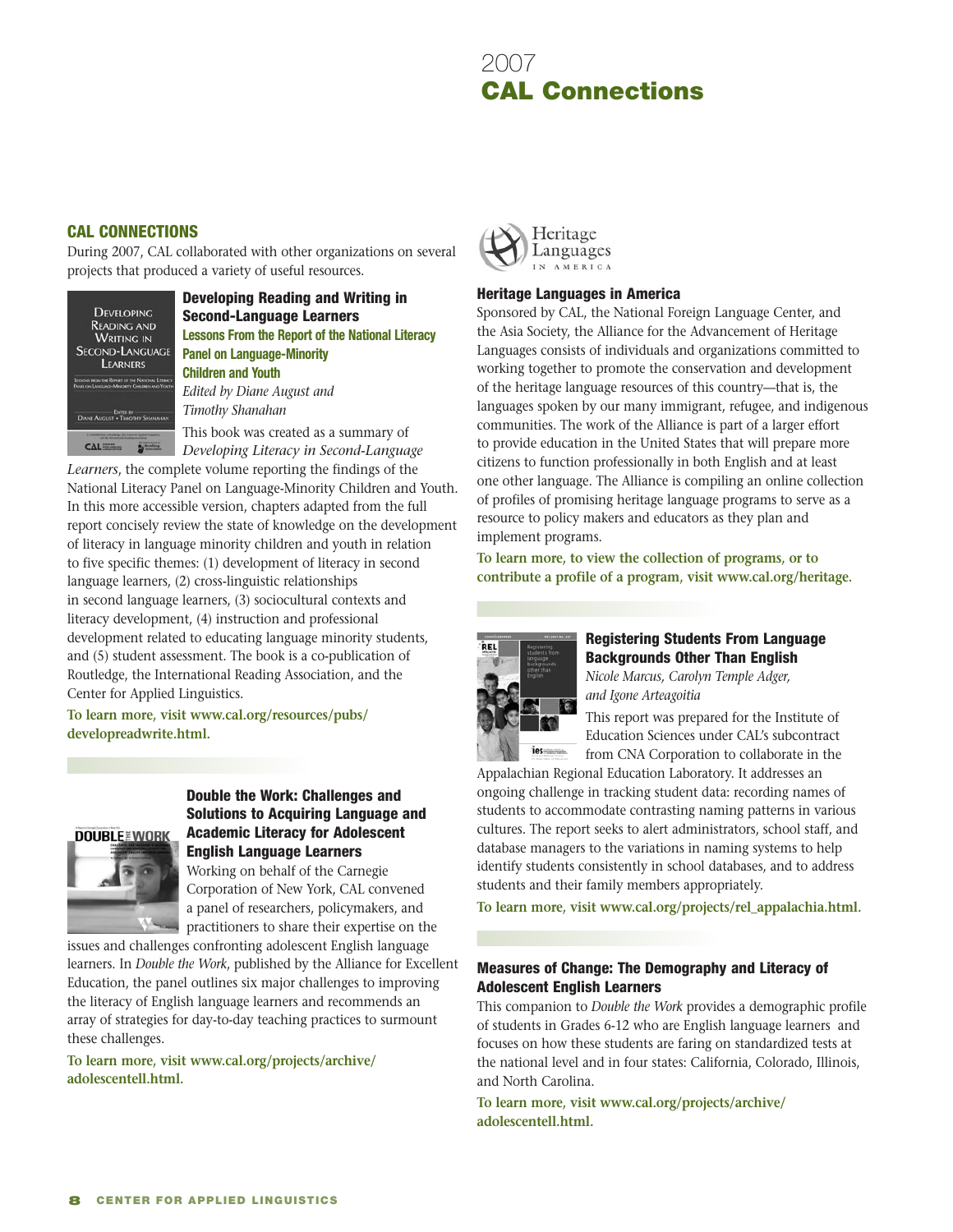# 2007 CAL Publications

During 2007, CAL published the new resources listed below and on the next page.



What's Different About Teaching Reading to Students Learning English? **Center for Applied Linguistics and Delta Publishing Company** *Dorothy Kauffman*

*What's Different About Teaching Reading to Students Learning English?* provides teacher trainers with a curriculum to guide the professional development of classroom and ESL teachers who teach reading in classes where some or all of the students are English language learners. This widely used professional development tool now includes a revised and enhanced trainer's manual, a new study guide for use by individual teachers, and a DVD of the popular video, *Why Reading Is Hard*.

- The 2007 edition of the **Trainer's Manual** contains everything needed to conduct trainings ranging from one or more workshops to a full graduate course. The workshop format is flexible and may follow different schedules depending on school or district needs.
- The new **Study Guide** includes activities, materials, and readings for use by workshop participants and serves as a practical, follow-up resource to help teachers reinforce knowledge and skills acquired during the workshop.
- The video *Why Reading Is Hard* provides information about the factors that make learning to read in English difficult for English language learners and leads viewers to examine the reading skills they know and use automatically. The video presents examples of children reading aloud for viewers to critique and develop plans for instruction.

**For more information, visit www.cal.org/services/wd.**



#### Realizing the Vision of Two-Way Immersion: Fostering Effective Programs and Classrooms **Center for Applied Linguistics and Delta Publishing Company**

*Elizabeth R. Howard and Julie Sugarman* Drawing on a decade of research, this book explores the question of effectiveness in two-way immersion (TWI) by examining the development of bilingualism and biliteracy

in elementary TWI students. Specifically, the authors highlight the importance of fostering cultures of intellectualism, equity, and leadership in order to promote bilingualism and biliteracy among two-way immersion students. These cultures are cultivated by promoting higher order thinking, demonstrating a commitment to ongoing learning, valuing the partner language and cultures, and encouraging initiative and leadership. Through case studies of four exemplary TWI programs, the authors provide evidence of how these three cultures function as organizing principles for program and classroom practices adopted by effective two-way immersion programs.

**For more information, visit www.cal.org/twi.**



### An Insider's Guide to SIOP Coaching **Center for Applied Linguistics**

*Arieh (Ari) Sherris, Thomas A. Bauder, and Lindsey Hillyard*

This resource is designed for teacher educators, staff developers, and others who know the SIOP Model and are helping teachers implement it in their

 $CAL = 1$ lessons. The guide offers practical suggestions for establishing productive coaching relationships, helping teachers with effective SIOP lesson planning, conducting observations and providing feedback, and sustaining SIOP

implementation over time. **For more information, visit www.cal.org/siop.**

To view our complete collection of publications, visit **www.cal.org/publications.**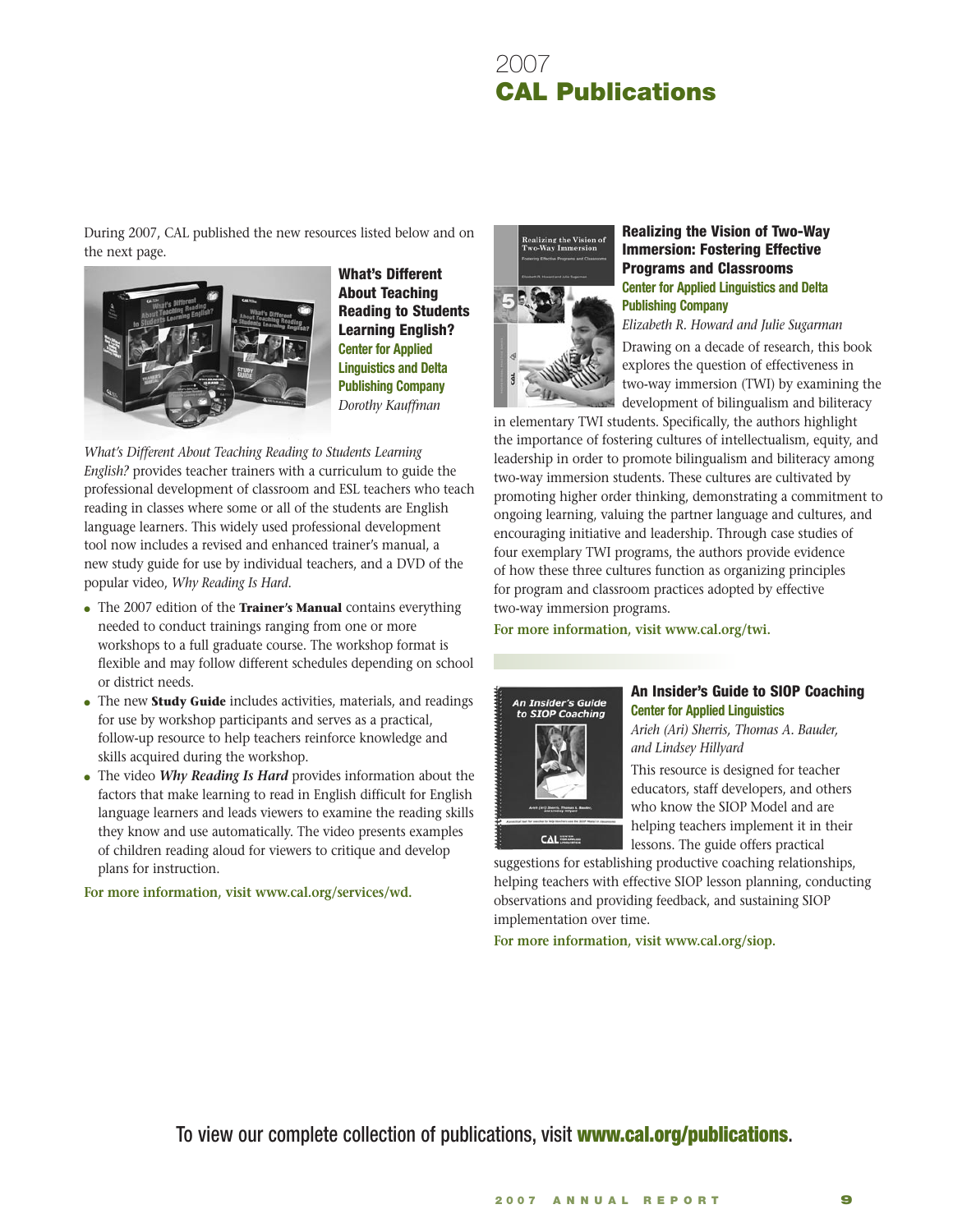# 2007 2007 **CAL Publications**

# Digests and Briefs



*Oral Proficiency Assessment: The Use of Technology in Test Development and Rater Training* Margaret E. Malone Center for Applied Linguistics

*Foreign Language Immersion Programs: Features and Trends Over 35 Years* Ashley Lenker and Nancy Rhodes Center for Applied Linguistics

*Effects of Instructional Hours and Intensity of Instruction on NRS Level Gain in Listening and Speaking* Sarah Young Center for Applied Linguistics

**To read or download, visit www.cal.org/digests.**

#### CAELA Briefs

*Problem-Based Learning and Adult English Language Learners* Julie Mathews-Aydinli Center for Adult English Language Acquisition

*Professional Development for Adult ESL Practitioners: Building Capacity*

Kirsten Schaetzel, Joy Kreeft Peyton, and Miriam Burt Center for Adult English Language Acquisition

*Using Adult ESL Content Standards* Kirsten Schaetzel and Sarah Young Center for Adult English Language Acquisition

*Workplace Instruction and Workforce Preparation for Adult Immigrants*

Miriam Burt and Julie Mathews-Aydinli Center for Adult English Language Acquisition

**To read or download, visit www.cal.org/caela.**



# Publications on Refugee Populations

The COR Center specializes in the development of materials designed to help refugee newcomers understand fundamental aspects of life in the United States and to help service providers understand and address the challenges faced by the refugee populations they serve.

**For more information, visit www.culturalorientation.net.**

### New Culture Profile



Refugees From Burma: Their Backgrounds and Refugee Experiences **Center for Applied Linguistics**

*Sandy Barron, John Okell, Saw Myat Yin, Kenneth VanBik, Arthur Swain, Emma Larkin, Anna J. Allott, and Kirsten Ewers; with editing by Donald A. Ranard and Sandy Barron*

This profile provides information about the

diverse histories, cultures, and refugee experiences of refugees from Burma, with a focus on the Burmans, the Karen and their various subgroups, and the Chin. Designed as a resource for refugee service providers but likely to be of use to teachers, local government agency staff, and others who interact with the Burmese, the profile also addresses the early experiences of the Burmese already resettled in the United States.

## In Development – New Publications on Refugee Populations

#### Refugee Backgrounders The 1972 Burundians



Refugee Backgrounders provide a brief introduction to specific refugee populations. They include sections on the need for resettlement of the group to the United States, cultural attributes of the group, resettlement considerations, and a one-page statistical summary. CAL currently offers Refugee Backgrounders on the following groups:

• Banyamulenge Tutsi • Kunama • 1972 Burundians

• Bhutanese Refugees in Nepal

# Enhanced Refugee Backgrounders

These publications will provide more in-depth information about refugee groups, including a description of the group's history, culture, language, education, and conditions in their countries of asylum. The following titles are currently in development:

• Bhutanese Refugees in Nepal • Refugees From Iraq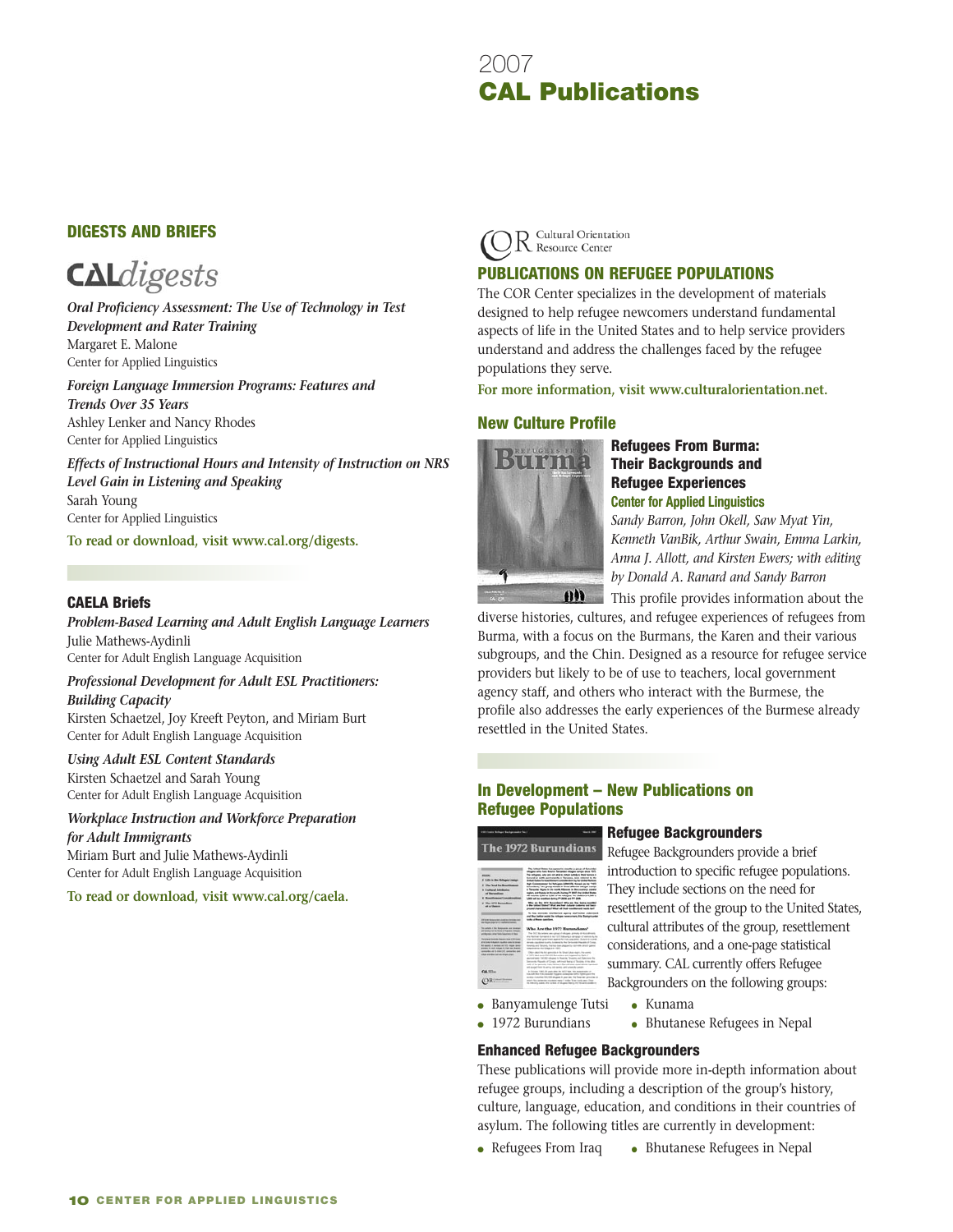

*CAL staff members and consultants provide a wide range of professional development and technical assistance services for schools, school districts, state education departments, refugee service providers, and other clients.*

#### *The following list provides a recap of our most commonly used services.*

- Professional development and technical assistance for teachers in preK-12 ESL and bilingual education programs, using as a foundation the professional development materials developed by CAL
- Professional development services on the SIOP Model
- Training for *BEST Plus* test administrators and trainers
- Training of trainers for educators working with second language learners, using CAL's professional development materials
- Workshops on administering the *Early Language Learning Oral Proficiency Assessment (ELLOPA)* and the *Student Oral Proficiency Assessment (SOPA)*

We describe below the specific services CAL provided in 2007.





#### BEST Plus Training

*BEST Plus* is an individually administered face-to-face oral interview designed to assess the English language proficiency of adult English language learners. It assesses interpersonal conversational communication using everyday English.

The *BEST Plus* training workshop prepares

participants to administer and score the test by providing an overview of its development and purpose, opportunities to practice delivery and scoring, and clarification of administration and scoring issues. Participants learn to recognize the importance of assessing oral language proficiency, to administer and score the test, and to interpret *BEST Plus* scores.

In 2007, *BEST Plus* test administrator training was conducted in 10 states: Arkansas, Florida, Illinois, Kentucky, Maryland, North Carolina, New Mexico, Oklahoma, Rhode Island, and Virginia. Refresher training workshops were also held in New York and Oklahoma. Nationally, over 11,000 people have been trained as *BEST Plus* test administrators.

**For more information, visit www.best-plus.net.**

#### ELLOPA and SOPA Workshops

*SOPA: Student Oral Proficiency Assessment* **(for Grades 2–8)** *ELLOPA: Early Language Listening and Oral Proficiency Assessment* **(for Grades PreK–2)**

The *ELLOPA* and *SOPA* interviews are innovative language proficiency assessments designed to allow young students to demonstrate their highest level of performance in oral fluency, grammar, vocabulary, and listening comprehension. CAL offered a variety of trainings and workshops on the *ELLOPA* and *SOPA* in 2007 (see below) and expanded the *SOPA Online Training* courses now available (see page 17).

#### **Rellvue School District, WA** August 2007

CAL gave a one-day introduction to *SOPA* and the *SOPA* rating scale for Spanish immersion teachers. The following day, teachers practiced interviewing and scoring students on the *SOPA*.

#### **Center for Advanced Research on Language Acquisition (CARLA), University of Minnesota** July 11-20, 2007 n

CAL conducted a 2-day *SOPA* workshop at the CARLA Immersion Challenges Institute.

#### **No. 5 Dansville Schools, MI**

May 2007

CAL trained Spanish teachers to administer the *SOPA* and provided coaching and rating services on the testing day.

#### **Example 2 Dearborn Public Schools, MI**

March 2007

CAL provided a 2-day *SOPA* training for teachers of Arabic.

#### **Fairfax County Public Schools, VA** n

April–May 2007

CAL provided a rating verification for 20 *ELLOPA* interviews and an *ELLOPA* assessment review for teachers who were previously trained to administer this assessment.

#### **Forest Hills Public Schools, NY** n

May 2007

CAL rated eight Spanish *SOPA* interviews for accuracy and provided comments on interview techniques.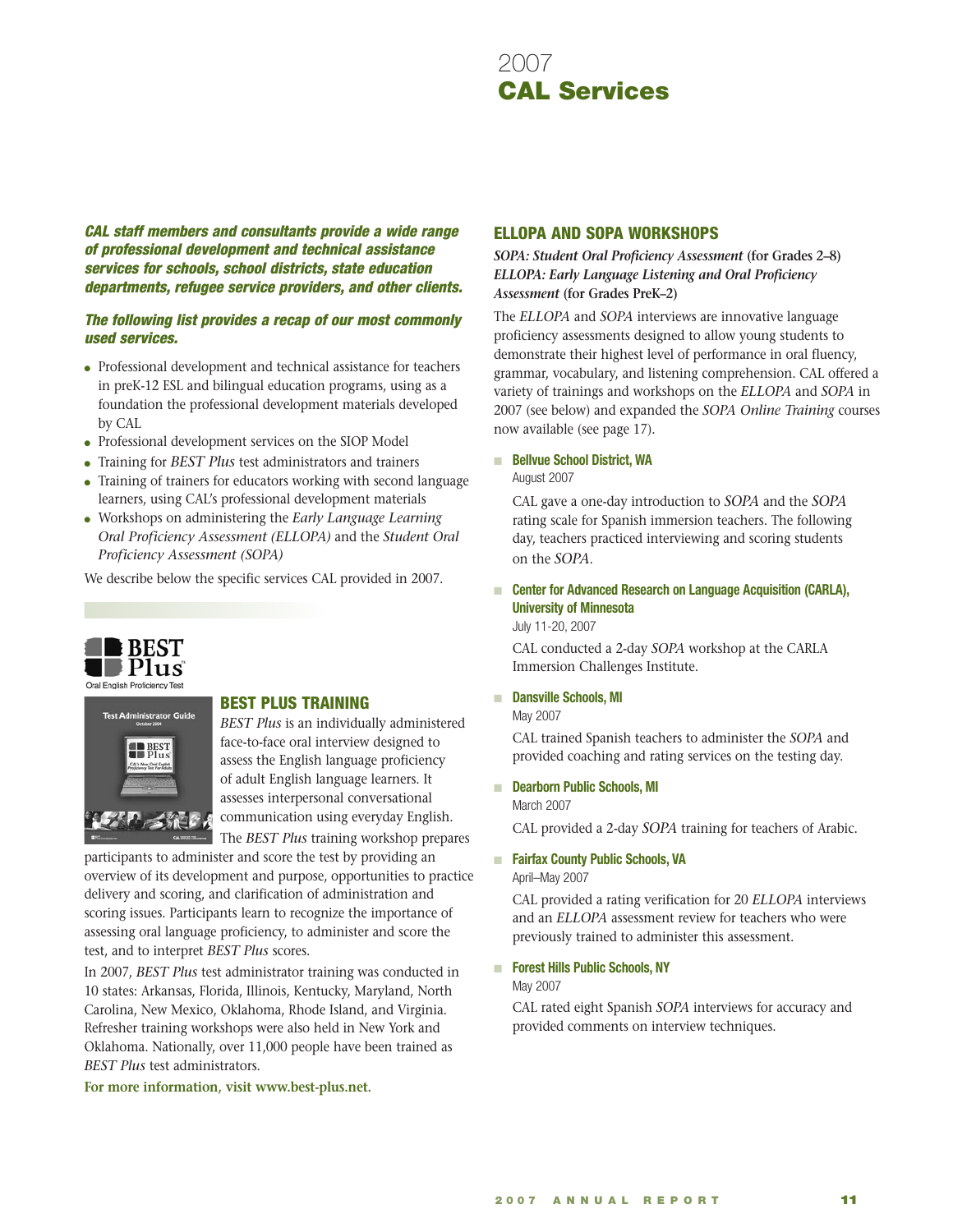# 2007 2007 **CAL Services**

#### ELLOPA and SOPA Workshops (continued)

#### **Frankfurt International School, Germany** n

#### March–December 2007

CAL provided *SOPA* and *ELLOPA* workshops, advanced rater training through an online course, and script adaptation for this immersion school.

#### ■ Lafayette Parish School System, LA

#### May–June 2007

CAL reviewed videotaped *ELLOPA* interviews that had been conducted and rated by Lafayette Parish Spanish teachers. CAL provided a written report with feedback on the teachers' rating accuracy and interview effectiveness.

#### **Montana Office of Public Instruction** n

October–December 2006

CAL provided *SOPA* training for Montana teachers of Russian, Spanish, and languages indigenous to the state.

#### **National Foreign Language Resource Center (NFLRC), Iowa State University** n

July–August 2007

CAL verified Spanish *SOPA* ratings at the Iowa State University NFLRC. CAL specialists verified rating accuracy and interview effectiveness by examining videotapes, audiotapes, and rater notes. Written feedback was given on the quality of the interviews.

#### ■ Seattle Public Schools, WA

#### May 2007

CAL trained teachers to deliver the *ELLOPA* and *SOPA* assessments in Chinese, Japanese, and Spanish.

#### **South Carolina Department of Education** n

#### April–July 2007

CAL assessed the Spanish and French language proficiency of fifth graders, analyzed the assessment results, and submitted a report on the findings.

#### **U.S. Naval Academy** n

#### July–November 2007

CAL delivered two half-day workshops based on a staff needs assessment. The first session focused on curriculum and foreign language standards. The second session focused on assessment and testing.

# **Virginia Beach Public Schools, VA** n

June 2007

CAL provided *ELLOPA* and *SOPA* training for immersion teachers in Virginia Beach.

■ Washington International School, Washington, DC April 2007

CAL worked with teachers at this school to create a *SOPA* and provided guided practice in administering the *SOPA* to fifth graders.

**Westport Public Schools, CT** n

#### April–July 2007

CAL assessed fifth grade Spanish learners using the *SOPA*, with results analyzed, interpreted, and summarized in writing.

#### **Winston-Salem Public Schools, NC** n

January–February 2007

CAL provided a *SOPA* workshop, an advanced rater training course, adaptations of *ELLOPA* and *SOPA* scripts, and rating verification services.

# Visit www.cal.org/sopa for more information.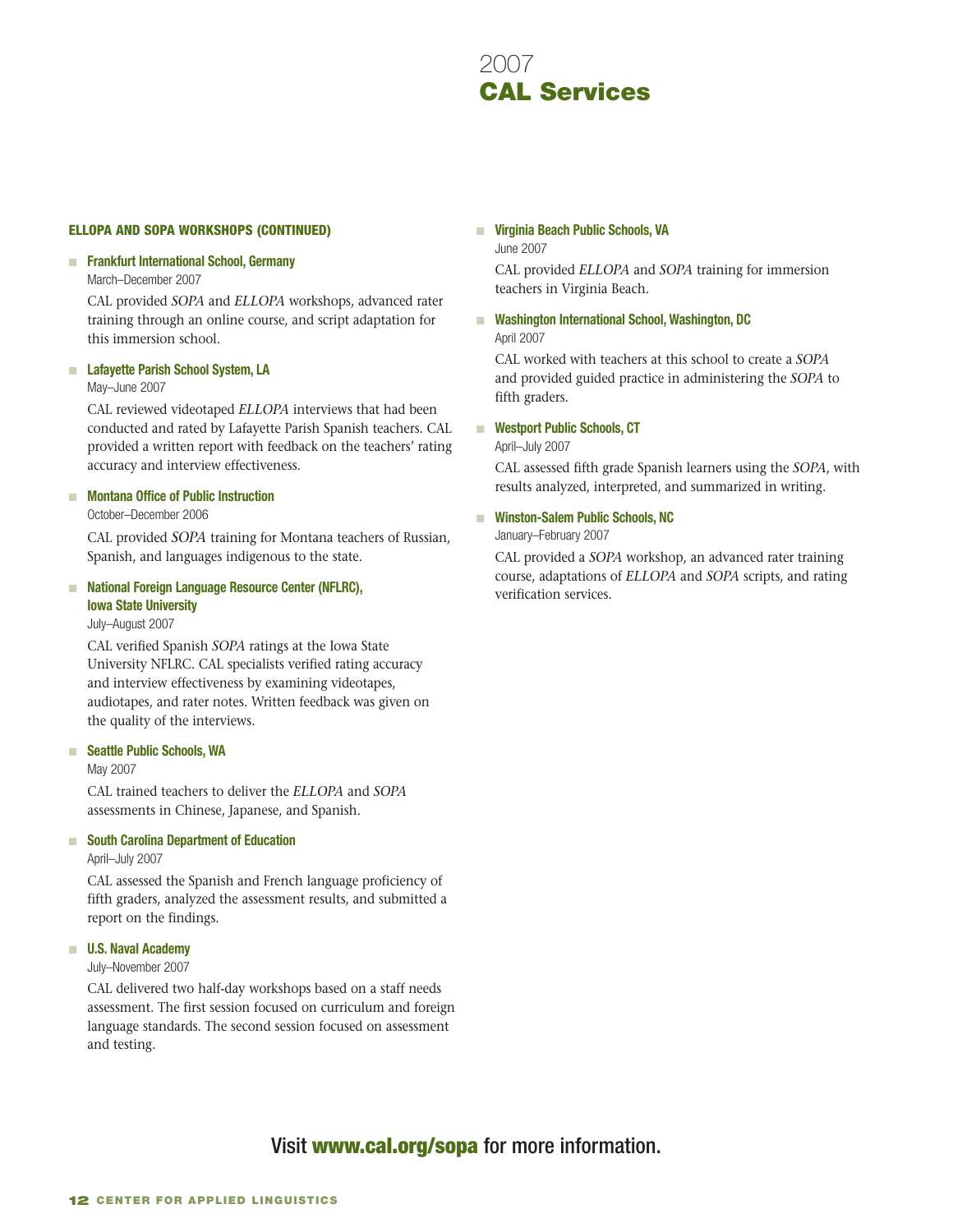

#### Professional Development and Technical Assistance for Teachers in preK-12 and Bilingual Education Programs

Throughout this section on professional development, the terms *Enhancing* and *Enriching* refer to CAL's professional development materials, *Enhancing English Language Learning in Elementary Classrooms* and *Enriching Content Classes for Secondary ESOL Students*. A third set of CAL professional development materials, *What's Different About Teaching Reading to Students Learning English?*, is abbreviated as *What's Different?*

#### *Enhancing English Language Learning in Elementary Classrooms*

Funder: Yakima School District, WA, via subcontract from Heritage University, WA August–December 2006 August 2007–January 2008

CAL conducted a three-credit graduate course on *Enhancing English Language Learning in Elementary Classrooms* for mainstream elementary teachers in Yakima, Washington. Credit was granted through Heritage University.

#### *Enriching Content Classes for Secondary ESOL Students*

Funder: Yakima School District, WA, via subcontract from Heritage University August–December 2006 August 2007–January 2008

CAL conducted a three-credit graduate course based on *Enriching Content Classes for Secondary ESOL Students* for secondary school content teachers in Yakima, Washington. Credit was granted

#### *Enriching* Training and K-12 Resources for ELLs

Funder: Scottsboro City Schools, AL August 2007–May 2008

through Heritage University.

CAL provided professional development on working with English language learners for all secondary staff in August 2007. In 2008, CAL provided training resources with guided questions about English language learners for staff study groups.



*Enhancing English Language Learning in Elementary Classrooms*



*Enriching Content Classes for Secondary ESOL Students*

#### *Enriching* Training of Trainers

Funder: Massachusetts Department of Education June 2007–June 2008

CAL delivered a 2-day *Enriching* training of trainers (TOT) for 15 participants who had previously received training on the *Enhancing* materials. This abbreviated TOT focused on the differences between *Enhancing* and *Enriching*. CAL staff also conducted a 4-day TOT on *Enriching* for 40 participants. The training sessions were tailored to meet the needs of the Massachusetts Department of Education Sheltered English Immersion professional development program.

#### ESOL Program Evaluation

Funder: St. Louis Public Schools, MO April–May 2007

CAL staff and a consultant worked together to complete an ESOL (English for speakers of other languages) program evaluation focusing on program design and alternatives. Summary recommendations were also reported.

#### K-12 ESOL Program Evaluation

Funder: Fargo Public Schools, ND March–October 2006

CAL conducted a K-12 ESOL program evaluation based on a 3-day site visit, which included classroom observations and interviews with key staff. A review of key documents for English language learners was conducted and a final evaluation report was delivered.

#### Professional Development and Technical Assistance for Magdalena Schools, NM

Funder: U.S. Department of Education, Office of English Language Acquisition, via subcontract from Magdalena Public Schools, NM August 2006–December 2007

CAL provided professional development and technical assistance for elementary and secondary school staff focused on English language learners and bilingual education programs. This was the fourth and final year of the federally funded English Language



*What's Different About Teaching Reading to Students Learning English?*



*Professional Development for Bilingual and ESL Paraprofessionals: The Aspire Curriculum*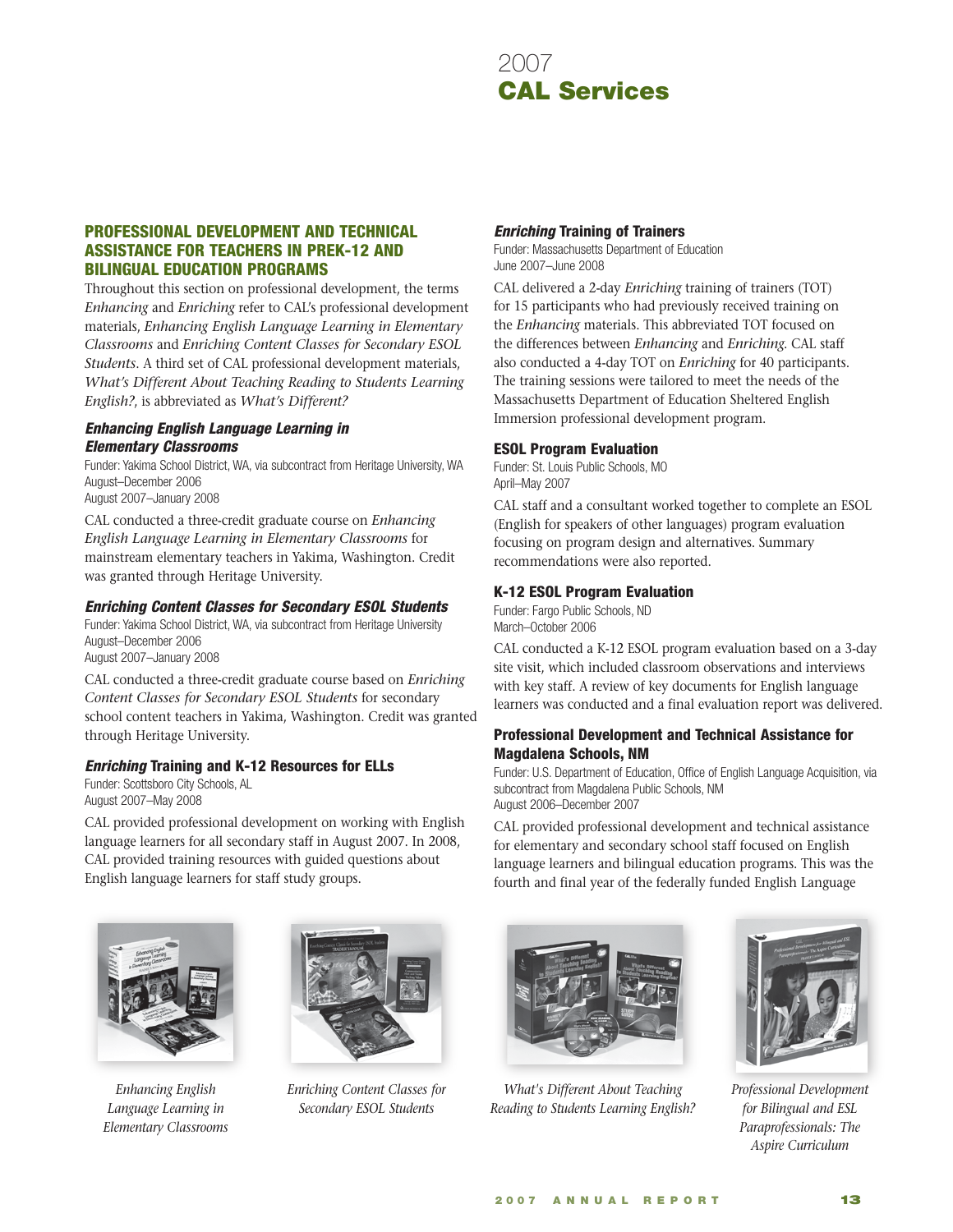# 2007 2007 **CAL Services**

#### continued FROM PAGE 13

Acquisition and Native American Achievement Project in Magdalena Public Schools. Four site visits were completed for the school year, with a focus on capacity building and dissemination of project findings.

#### Professional Development and Technical Assistance for North Kansas City School District, MO, and the University of Missouri-Kansas City

Funder: U.S. Department of Education, via subcontract from the University of Missouri-Kansas City August 2007–July 2012

CAL is working with the University of Missouri-Kansas City to provide professional training on working with English language learners for university staff in teacher education programs and for mainstream teachers in the school district.

#### Professional Development for PreK ELLs

Funder: Charlotte-Mecklenburg Schools, NC July 2007

As part of the Charlotte-Mecklenburg 2007 Pre-K Professional Development Summer Institute, CAL presented the session *Principles and Practices to Facilitate Language and Literacy Development for Young ELLs*.

### Professional Development on *Enhancing* and *Enriching* Materials

Funder: Saint Louis Public Schools, MO January–June 2007

CAL provided two courses for school teams of content area/ mainstream teachers, ESL teachers, and administrators. Each course was offered for either three graduate credits (through the University of Missouri St. Louis) or for professional development units (through the St. Louis Public Schools). Classroom observations and coaching were also conducted by CAL as part of this training.

#### Summer Institutes on *Enhancing* and *Enriching*

Funder: Worcester Public Schools, MA July–December 2006

CAL taught two 4-day summer institutes: one on *Enhancing English Language Learning in Elementary Classrooms* to mainstream elementary school teachers, the other on *Enriching Content Classes for Secondary ESOL Students* to secondary school content teachers. These courses and materials, developed and written by CAL staff, have been tailored to meet the needs of the Massachusetts Department of Education Sheltered English Immersion professional development program.

#### Technical Assistance for ELL Proposal Development

Funder: North Kansas City School District, MO February 2007

CAL provided technical assistance to the partnership of North Kansas City Public Schools, Missouri, and the University of Missouri-Kansas City in the design and writing of their proposal to the U.S. Department of Education's Professional Development Program for Limited English Proficient Students.

#### Technical Assistance on Scientifically Based Reading Research for Schools and School Districts

Funder: U.S. Department of Education, via subcontract from the National Center for Family Literacy

September 2006–June 2007

CAL worked with the National Center for Family Literacy to provide technical assistance focused on reading instruction for English language learners in schools and school districts in states where students have not made adequate yearly progress.

#### Training of Trainers Workshops for *Enhancing* and *Enriching* and One-Day *Enhancing* Training of Trainers Update

Funder: Massachusetts Department of Education May 2006–May 2007

CAL delivered 4-day training of trainers sessions on *Enhancing English Language Learning in Elementary Classrooms* and *Enriching Content Classes for Secondary ESOL Students* to prepare ELL specialists to deliver the *Enhancing* and *Enriching* teacher training curricula. These sessions were tailored to meet the needs of the Massachusetts Department of Education Sheltered English Immersion professional development program.

#### *What's Different?* for Elementary and Secondary Students in Lincoln Intermediate

Funder: Lincoln Intermediate Unit 12, PA August–October 2007

CAL provided 2 days of professional development based on *What's Different About Teaching Reading to Students Learning English?* for teachers in Grades K-8. The first day had an elementary focus and the second day had a secondary focus.

### *What's Different?* Professional Development for Lee County Schools

Funder: Lee County Public Schools, NC August–November 2007

CAL provided 4½ days of professional development for ESL and mainstream teachers based on *What's Different About Teaching Reading to Students Learning English?*

# Visit www.cal.org/services for more information.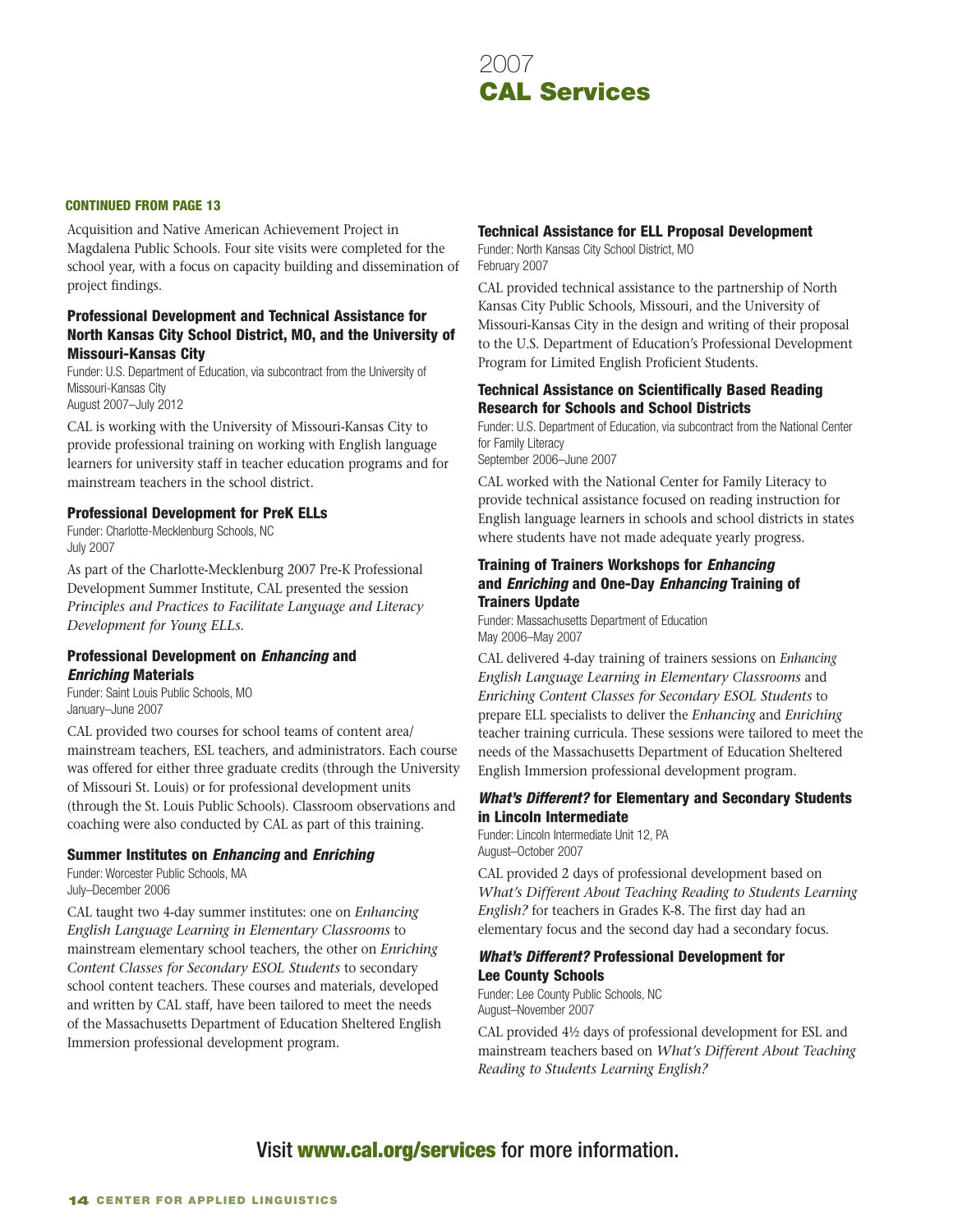

#### Professional Development Services on the SIOP Model



The Sheltered Instruction Observation Protocol (SIOP) Model is a research-based and validated instructional model that has proven effective in addressing the academic and linguistic needs of English learners throughout the United States. Using the SIOP Model, teachers design and

implement lessons that attend to the needs of their students. CAL collaborates with schools, states, and districts to design and conduct SIOP professional development programs to meet their particular needs. The following provides an overview of SIOP workshops and professional development services delivered by CAL in 2007.

#### SIOP Model Overview

CAL provided SIOP Model overview sessions to teachers and administrators in the following school systems:

- Virginia Beach Department of Education, VA
- Chesterfield County Public Schools, VA

#### SIOP Model Teacher Workshops

CAL provided 3 to 8 days of SIOP Model professional development workshops for teachers in the following school systems:

- Bridgeton Public Schools, NJ
- Chesterfield County Public Schools, VA
- Frederick and Winchester County Schools, VA
- Hunterdon County Office of Education, NJ
- Loudoun County Public Schools, VA
- Manassas Park and Manassas County School Districts, VA
- New Brunswick School System, NJ
- Osseo Area Schools, MN
- Roanoke County School District, VA
- Warrenton Public Schools, VA
- Wheeling Community Consolidated School District, IL

#### SIOP Model Professional Development Projects

These projects included teacher workshops, coaching workshops, training of trainers, administrators' overviews, site visits, review workshops, and consultations.

#### **Alexandria City Public Schools, VA** n

August 2007–August 2008

CAL provided eight SIOP Model workshops for teachers and a half-day SIOP overview for school and district administrators. CAL will provide a 2-day SIOP coaching workshop in August 2008.

#### **Atlantic City School District, NJ**

December 2006–August 2007

CAL provided a variety of professional development services related to the SIOP Model, including two workshops and 4 days of class visits and conferences with teachers and coaches.

#### **Austin Public Schools, MN** n

May 2007–February 2008

CAL provided five SIOP Model workshops for teachers, a SIOP overview session for administrators, and a SIOP training of trainers workshop. In addition, CAL conducted classroom observation and coaching sessions.

#### **Chesterfield County Schools, VA** n

#### August–October 2007

CAL provided five SIOP Model workshops for teachers, a halfday SIOP overview for administrators, and a 2-day SIOP reviewand-expand workshop for teachers who had participated in SIOP workshops in 2006.

#### **Clark County School District, NV** n

#### January–February 2007

CAL provided 2½ days of SIOP professional development for administrators and two SIOP review sessions for teachers: one for elementary teachers and one for secondary teachers.

#### **Delaware Union ESC, OH** n

September–December 2006

CAL provided four 2-day workshops on the SIOP Model, including a training of trainers.

#### **New York City Board of Education–Public School 153** n

August–June 2007

CAL offered four SIOP Model workshops for teachers and conducted six site visits.

#### **Refince George's County Public Schools, MD**

September–December 2006

CAL provided three half-day consulting sessions on planning, implementing, and supporting SIOP coaching in the district.

#### **Superintendent Schools, Clark County School District, NV** March 2007 n

CAL provided SIOP professional development for 140 teachers, as well as 2 days of professional development for 12 SIOP coaches.

# Visit **www.cal.org/siop** for more information.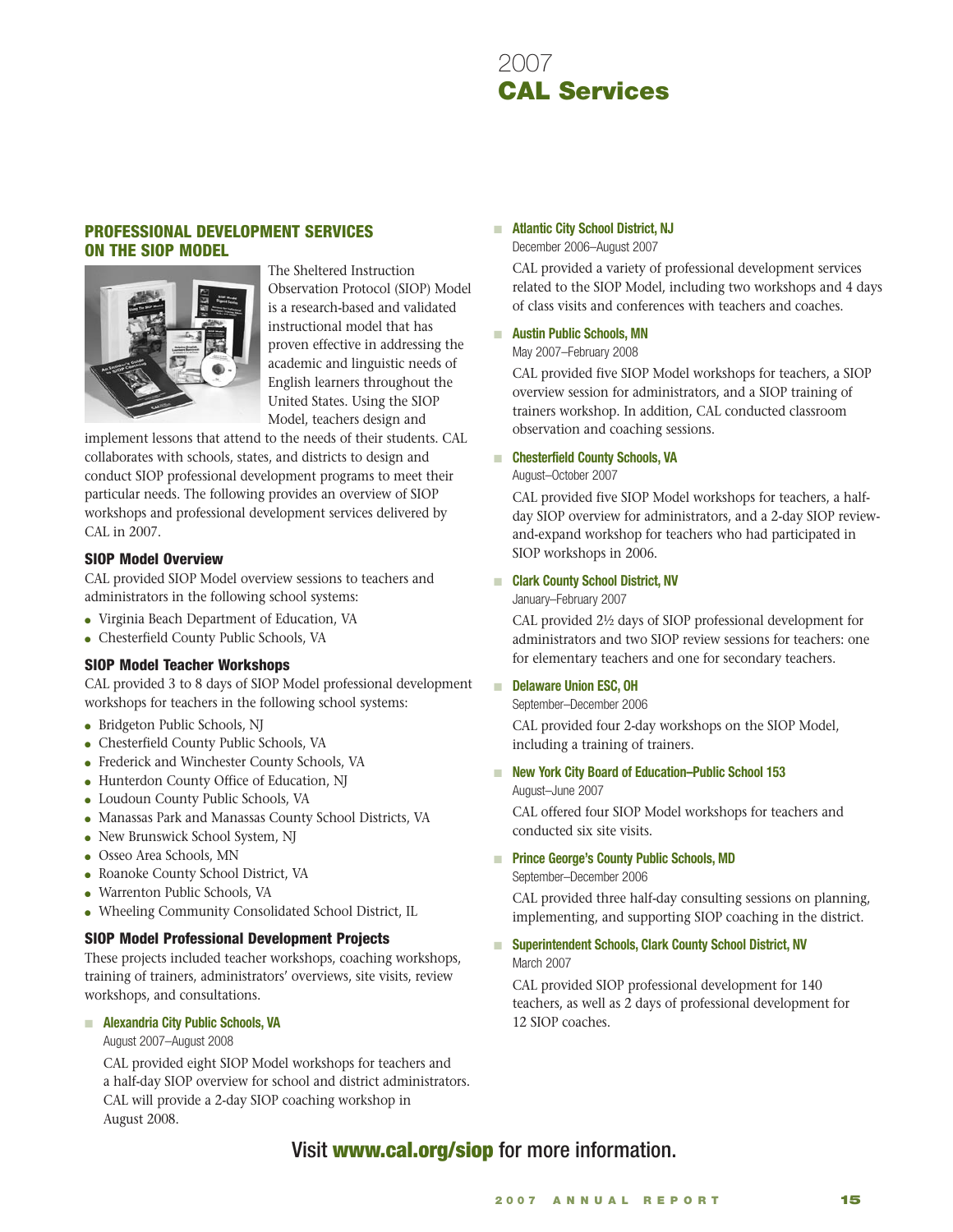

#### Two-Way SIOP Professional Development Workshops

CAL offers two-way SIOP professional development, which combines elements from the SIOP Model of sheltered instruction with learning and best practices from our years of experience with two-way immersion programs.

#### **District of Columbia Public Schools, DC** n

May–November 2007

CAL provided 4 days of two-way SIOP training for District of Columbia dual language teachers and conducted a half-day follow-up session in the fall of 2007.

#### **North Carolina Department of Education, NC** n

August–September 2007

CAL provided 4 days of two-way SIOP professional development workshops to two-way immersion teachers in North Carolina.

# Two-Way IMMERSION WEB SITE

Visit the redesigned Two-Way Immersion Web site for more information.



Two-Way Immersion n **www.cal.org/twi**

#### *CAL continues to expand its range of resources available online, from redesigned Web sites to online services to new databases and directories.*

#### Web Site Enhancements

In addition to ongoing updates to the CAL Web site, several new or redesigned Web sites were launched in 2007. We invite you to bookmark our Web site at **www.cal.org** and visit often for the latest updates and information.



**CREATE** n **www.cal.org/create**

# Databases and Directories

CAL continues to focus on the development of online databases and directories. For a complete list, visit **www.cal.org/resources/ databases.html**.

#### Foreign Language Assessment Directory (FLAD)

The FLAD is a free, searchable directory of information on nearly 200 tests in over 90 languages.

**Visit www.cal.org/flad for more information.**



#### Discover Languages

*Discover Languages* is a national campaign sponsored by the American Council on the Teaching of Foreign Languages (ACTFL) to raise public awareness about the importance of learning languages and understanding cultures. To support this initiative, CAL has created a regular Web series with information about specific languages. These language spotlights are introductory in nature and are intended to encourage readers to explore these languages and CAL's work with them more deeply. New language spotlights are added periodically. The choice of spotlight languages is based on the linguistic expertise and project work of CAL staff.

**Visit www.cal.org/resources and click on Discover Languages.**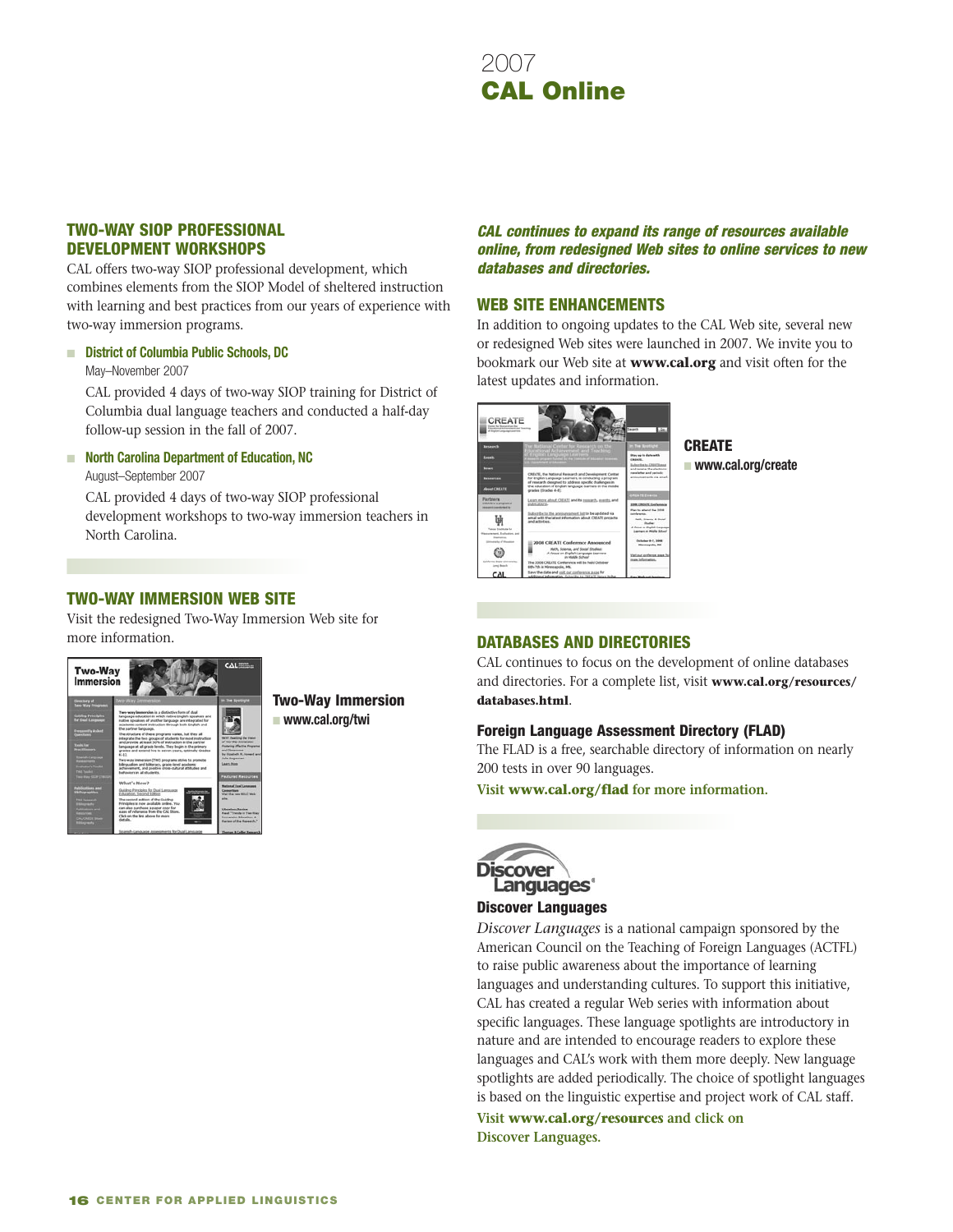





*Now available in French, German, and Spanish*

Multimedia Rater Training Program

The *Multimedia Rater Training Program (MRTP)* is a computer-assisted professional development tool that teaches language professionals to rate oral proficiency through authentic language samples from the *Simulated Oral Proficiency Interview (SOPI)*.

The *MRTP* provides a hands-on introduction to oral proficiency assessment that teaches rating skills

conveniently and effectively via CD-ROM. The program is modeled after live rater training workshops and CAL's self-instructional *Rater Training Kits*. French and German versions of the *MRTP* were launched in 2007 to join the Spanish version already available.

**For more information, visit www.cal.org/mrtp.**

#### Spanish-Language Assessments for Dual Language Programs

This online guide describes assessments that may be appropriate for use in dual language programs. It includes an overview of available assessments, a list of related assessments, detailed information about available assessments, and a glossary of terms.

**Visit www.cal.org/assessment.htm.**



Oral English Proficiency Test

#### Enhancement to BEST Plus Score Management Software

CAL made improvements to the *BEST Plus Score Management Software* to make data management easier and more efficient. *BEST Plus* users who want to take advantage of these improvements can download the free enhanced software from our *BEST Plus* Web site, along with an addendum to the *BEST Plus Score Management Software User Guide*, which describes the software enhancements and installation in detail.

**For more information, visit www.best-plus.net.**

#### In Development



#### Computerized Oral Proficiency Instrument (COPI)

The *Computerized Oral Proficiency Instrument (COPI)* is a computer-based, semi-adaptive test of oral proficiency intended for late high school and college students and professionals. It is available for Modern Standard Arabic and Spanish. The *COPI* is designed for language educators looking for a computerized, timeefficient assessment to use with their students. As an alternative to the tape-based *SOPI Rater Training Kits* offered by CAL, the new *COPI's* computerized delivery uses up-to-date technology, and the semi-adaptive design allows for more effective testing.

**Visit www.cal.org/copi for updates.**



#### Online Training Courses

*SOPA Online Training* has expanded to include two new courses launched in 2007. All three currently available online courses are outlined here. A *SOPA* rater certification course is in development.

#### Introduction to SOPA

This is a basic, self-paced introduction to the *SOPA*.

#### Moderated Introduction to SOPA

Interactive lessons are led by an experienced *SOPA* trainer.

#### Rating the SOPA

*SOPA* raters can improve their rating skills using language-specific *SOPA* interviews at different proficiency levels.

**Visit www.cal.org/sopa to learn more.**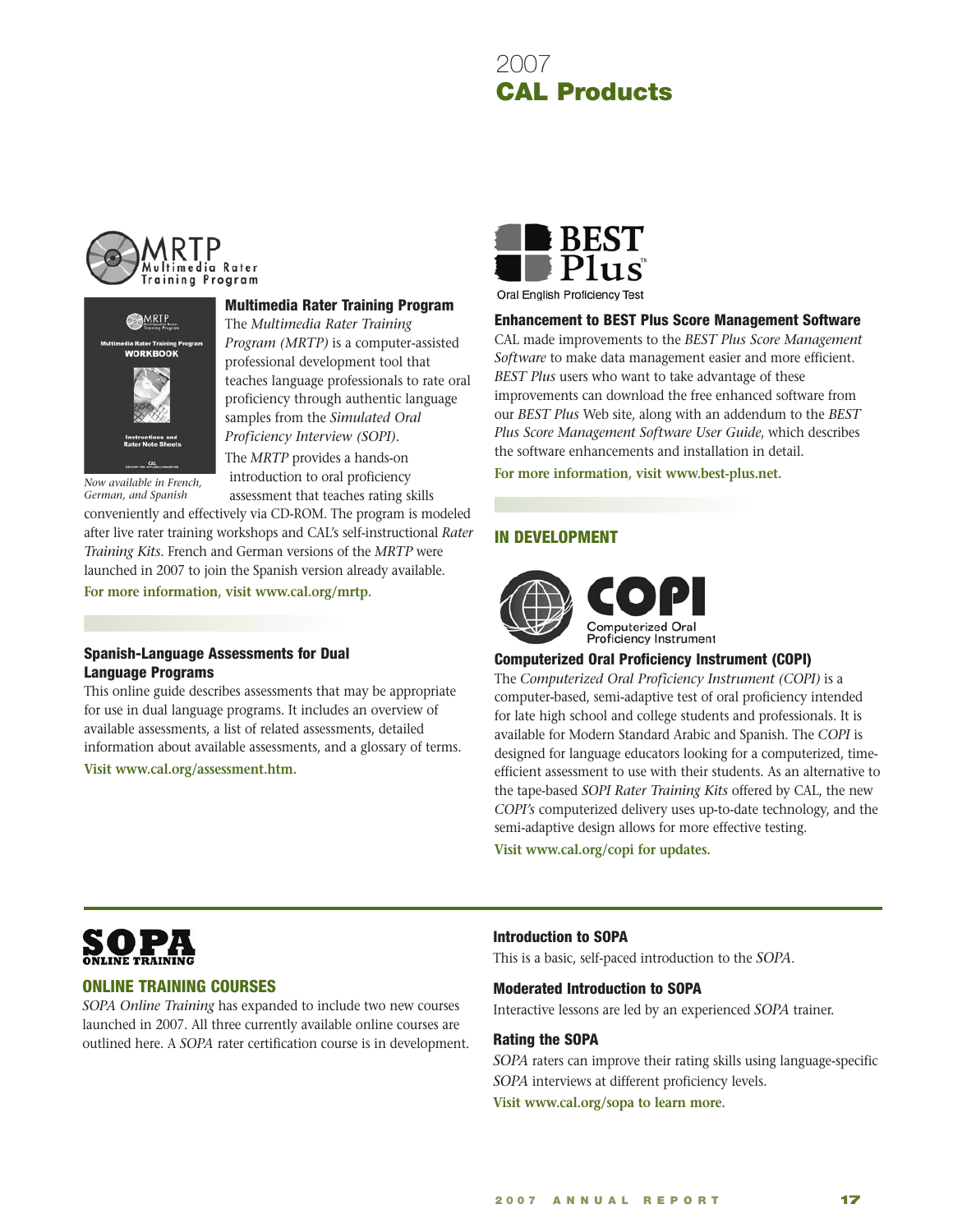# Center for Applied Linguistics Statements of **Financial Position (UNAUDITED)**

AS OF SEPTEMBER 30, 2007 AND 2006

|                                                              | 2007                    | 2006                   |
|--------------------------------------------------------------|-------------------------|------------------------|
| <b>Assets</b>                                                |                         |                        |
| <b>Current Assets</b>                                        |                         |                        |
| $Cash \dots$                                                 | 58,815                  | \$<br>173,852          |
|                                                              |                         |                        |
|                                                              | 3,215,524               | 1,945,641              |
|                                                              | 142,097                 | 1,256,596              |
|                                                              | 320,830                 | 117,519                |
|                                                              | (145, 158)<br>3,533,293 | (61, 159)<br>3,258,597 |
|                                                              |                         |                        |
|                                                              | 150,450                 | 42,789                 |
|                                                              | 3,742,558               | 3,475,238              |
|                                                              | 2,380,757               | 2,173,434              |
| <b>Property and Equipment</b>                                |                         |                        |
|                                                              | 186,992                 |                        |
|                                                              | 573,004                 | 570,604                |
|                                                              | 80,521                  | 79,021                 |
|                                                              | 840,517                 | 649,625                |
|                                                              | (555, 972)              | (396, 834)             |
|                                                              | 284,545                 | 252,791                |
| <b>Other Assets</b>                                          |                         |                        |
| Deposits.                                                    | 37,279                  | 28,244                 |
|                                                              | 66,408                  | 68,326                 |
|                                                              |                         |                        |
| (Net of Amortization of \$63,500 and \$58,208, Respectively) |                         | 5,292                  |
|                                                              | 103,687                 | 101,862                |
|                                                              | 6,511,547               | 6,003,325              |
| <b>Liabilities and Net Assets</b>                            |                         |                        |
| <b>Current Liabilities</b>                                   |                         |                        |
|                                                              | 121,896                 | \$                     |
|                                                              | 810,000                 | 580,293                |
|                                                              | 406,013                 | 442,054                |
| Deferred Revenue                                             | 651,288                 | 771,879                |
|                                                              | 52,867                  | 42,364                 |
|                                                              | 2,042,064               | 1,836,590              |
|                                                              |                         | 55,738                 |
|                                                              | 2,042,064               | 1,892,328              |
| <b>Net Assets</b>                                            |                         |                        |
| Unrestricted                                                 | 4,369,483               | 4,010,997              |
|                                                              | 100,000                 | 100,000                |
|                                                              | 4,469,483               | 4,110,997              |
|                                                              | 6,511,547               | 6,003,325              |

*CAL's financial statements are audited annually. Notes to the Financial Statements are not included.*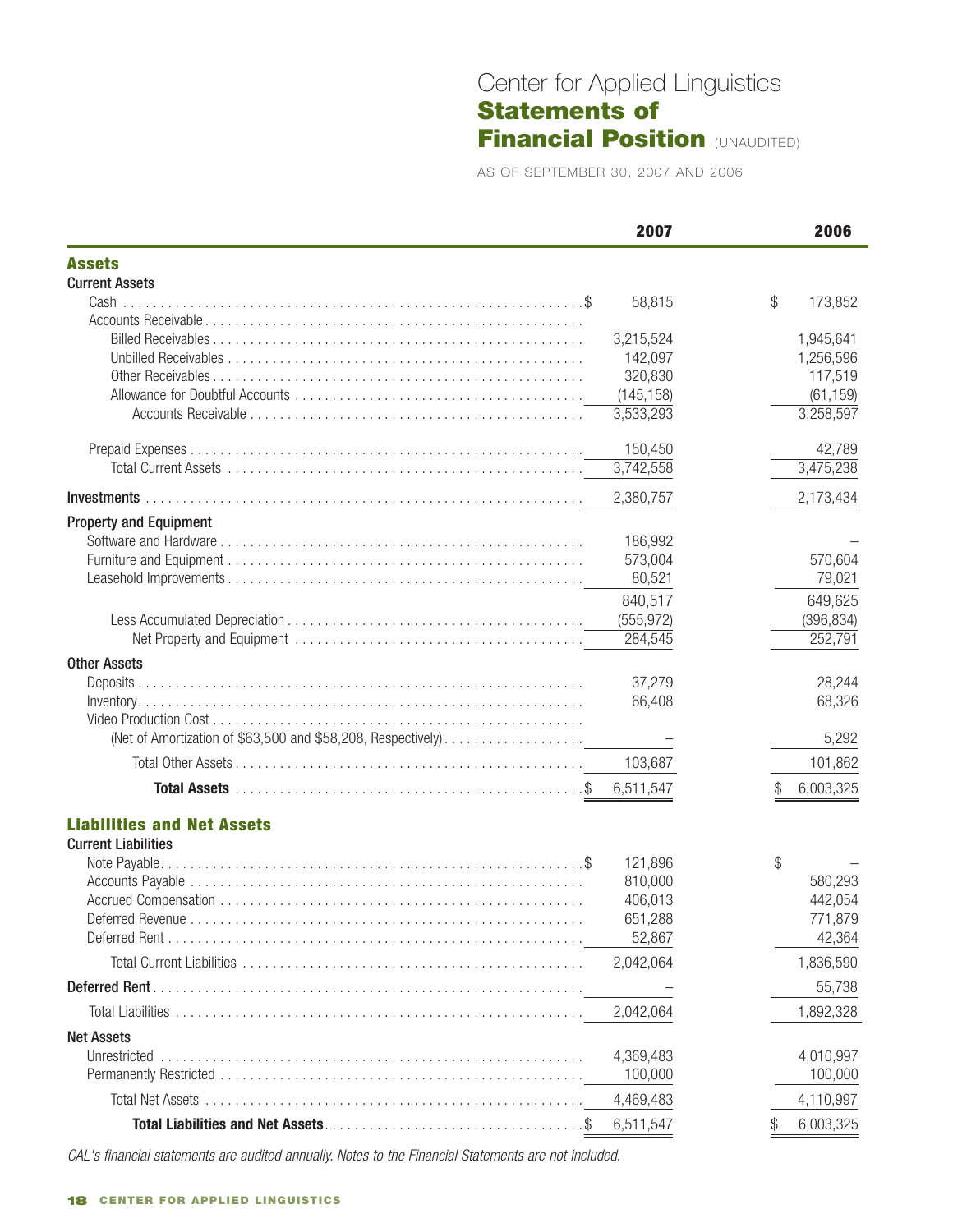# Center for Applied Linguistics Statements of Activities and Changes in Net Assets (UNAUDITED)

FOR THE YEARS ENDED SEPTEMBER 30, 2007 AND 2006

|                                                | 2007       | 2006            |
|------------------------------------------------|------------|-----------------|
| <b>Unrestricted Net Assets</b>                 |            |                 |
| Support and Revenues                           |            |                 |
|                                                | 10,822,936 | \$<br>8,666,576 |
|                                                | 1,827,765  | 1,217,083       |
|                                                | 57,575     | 710,306         |
|                                                | 174,620    | 297,202         |
|                                                |            | 10,891,167      |
| Expenses                                       |            |                 |
| Program Services                               |            |                 |
|                                                | 5,779,014  | 5,536,447       |
|                                                | 681,694    | 811,009         |
|                                                | 554,596    | 376,660         |
|                                                | 329,840    | 436,002         |
|                                                | 2,258,498  | 1,285,406       |
|                                                | 9,603,642  | 8,445,524       |
| <b>Supporting Services</b>                     |            |                 |
|                                                | 3,140,335  | 2,493,342       |
|                                                |            | 10,938,866      |
| Increase (Decrease) in Unrestricted Net Assets |            |                 |
|                                                | 138,919    | (47, 699)       |
|                                                | 219,567    | 104,451         |
|                                                | 358,486    | 56,752          |
|                                                | 4,110,997  | 4,054,245       |
|                                                | 4,469,483  | 4,110,997<br>\$ |

*CAL's financial statements are audited annually. Notes to the Financial Statements are not included.*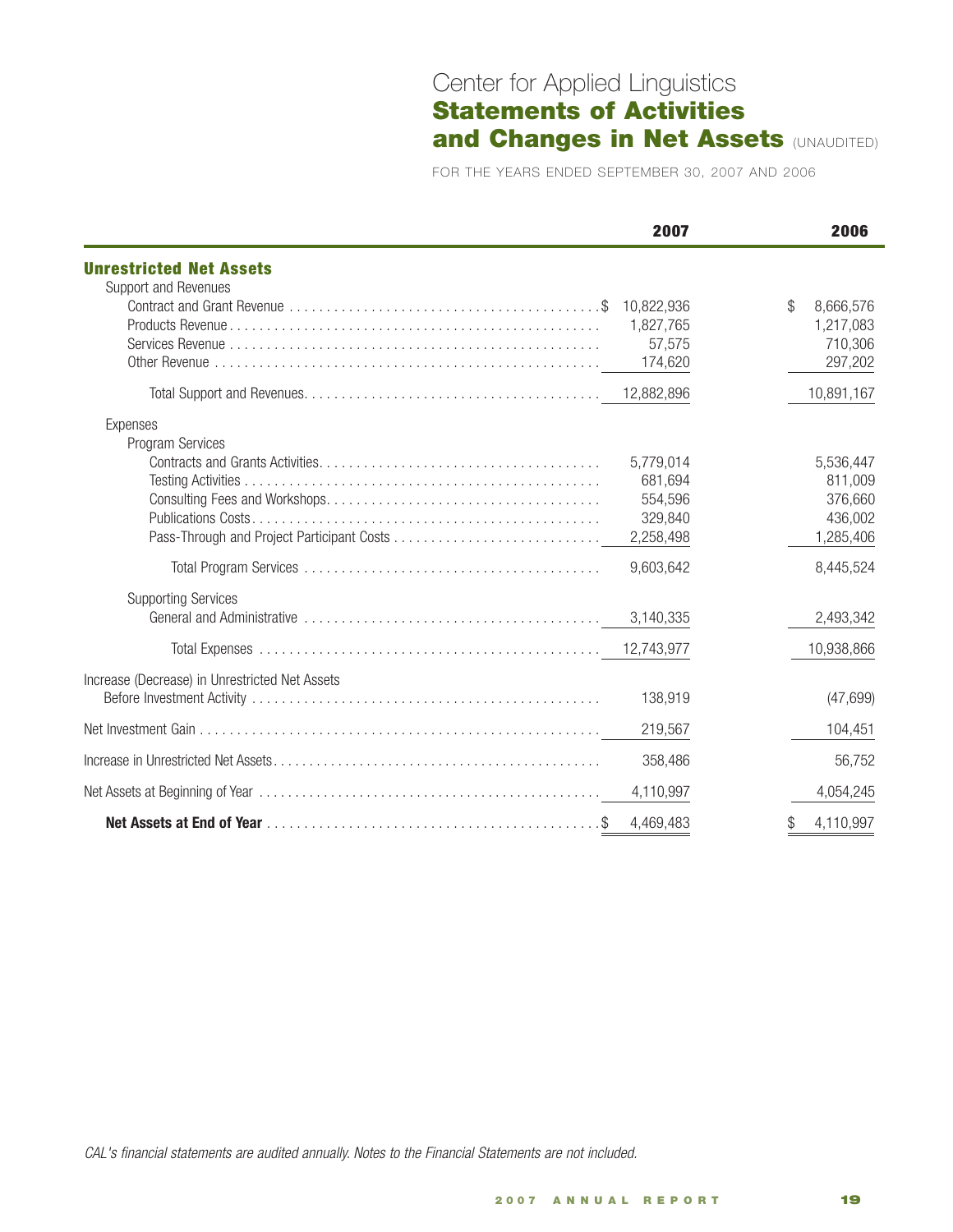# 2007 2007 **CAL Staff and Associates**

# President's Office

Donna Christian *President*

Susan Zapata

## IT Services

Sabrina Parker *Manager*

Huy Nguyen

#### **Consultants**

Christopher Montone Sean Murdock Hong-Quang Pho Nam Pho

# Finance and **Facilities**

Anna Paige *Director of Finance*

Vernon Davis Lolita Hewett-King Ellen Klene Curtis Lynch Melanie Richards Dan Singh

## Personnel

Ann Wentworth Sayles *Director* 

Saundra Palmer Phyllis Pointer-Tate

## Marketing

Susan Gilson *Manager*

Sophia Birdas

### **Consultants**

Brad Lehman Vincent Sagart

#### **Foreign Language** Education

Nancy Rhodes *Director*

Guadalupe Hernández-Silva Eileen Lorenz Ingrid Pufahl Lynn Thompson

#### **Consultants**

Beverly Boyson Marcia Rosenbursch Shuhan Wang Wei-ling Wu

#### **Interns**

Kate Burrill Benoit Jacquot Jenny Zhand

### Language and **Culture Resources**

Joy Kreeft Peyton *Director*

Ryan Atkins Sanja Bebic Lisa Biggs Lucille Brown Miriam Burt Mary Jane Canale Vernon Davis, Jr. Frank Finamore Dawn Flanagan Daniel Lieberson Colleen Mahar-Piersma Julie Mathews-Aydinli Sharon McKay Craig Packard Hanta Ralay Jeanne Rennie Jeanette Roy Kirsten Schaetzel Inge Siggelkow Betty Ansin Smallwood Sharyl Tarck Lynda Terrill Michelle Ueland Laurel Winston Bryan Woerner

Andy Woo Sarah Young

### **Consultants**

Sandy Briggs Dorothy Kauffman Linda New Levine Jacqueline López Judith O'Laughlin Carolyn Patton Cheryl Serrano Holly Stein Dennis Terdy

#### **Interns**

Erin Haynes Maria Fernanda Lopez Cristina Maillo Lauren Moffett Sara Mykietyn Margarita Quintero Judith Reyes Daniela Schianodicola Jamie Lapore Wright

# Language and Literacy

Grace Burkart *Director*

Igone Arteagoitia Cate Coburn Genesis Ingersoll Deborah Kennedy

#### **Consultants**

Diane August María Derrick-Mescua Elizabeth Howard Rebecca Oxford Dennis Terdy Yesim Yilmazel-Sahin

#### **Interns**

Anne Donovan Anja Römhild Andi Toliver-Smith

#### **Language Education** and Academic **Development**

Carolyn Temple Adger *Director*

Thomas Bauder Colleen Gallagher Jennifer Letcher Gray Sandra Gutiérrez Jennifer Himmel Natalia Jacobsen Valerie Malabonga Julie Mazrum Sarah Moore Arieh Sherris Julie Sugarman Leonida Vizcarra Annette Zehler

### **Consultants**

Diane August Beverly Boyson Margarita Calderón Nancy Clair Cheryl Dressler Shannon Fitzsimmons Elizabeth Howard Anna Katz Michelle Lombard Jennifer Powell Jo-Anne Schick Deborah Short Lydia Stack Dennis Terdy

#### **Interns**

Sarah Boomer Francis Brandt

# Language in **Society**

Carolyn Temple Adger *Director*

Shirley Atakpa Marian Markin-Yankah

### **Consultant**

Nancy Clair

**Intern** Kara Becker

# Language Testing

Dorry Kenyon *Director*

Basra Abdillahi-Chire Jim Bauman Breana Abbott Bayraktar Eileen Boswell Catherine Cameron Christina Cavella Jennifer Christenson Jessica Clarke Amelia DiCola Emily Evans David Gabel Colleen Gallagher Stephanie Gibson Dora Johnson Mohammed Louguit David MacGregor Meredith Magsig Valerie Malabonga Margaret Malone Megan Montee Sarah Moore Jessica Nelson Thelxiopi Proimaki Catherine Rodgers Jeong Ran Ryu Pawel Szudarski Larry Thomas Kala Threatt

**NCLRC Interns**

Victoria Nier Jamie Schissel

#### **Interns**

Yi Cao Dongying Li Judith Reyes Anja Römhild Andi Tolliver-Smith

G. R. Tucker Fellow

Erin McCloskey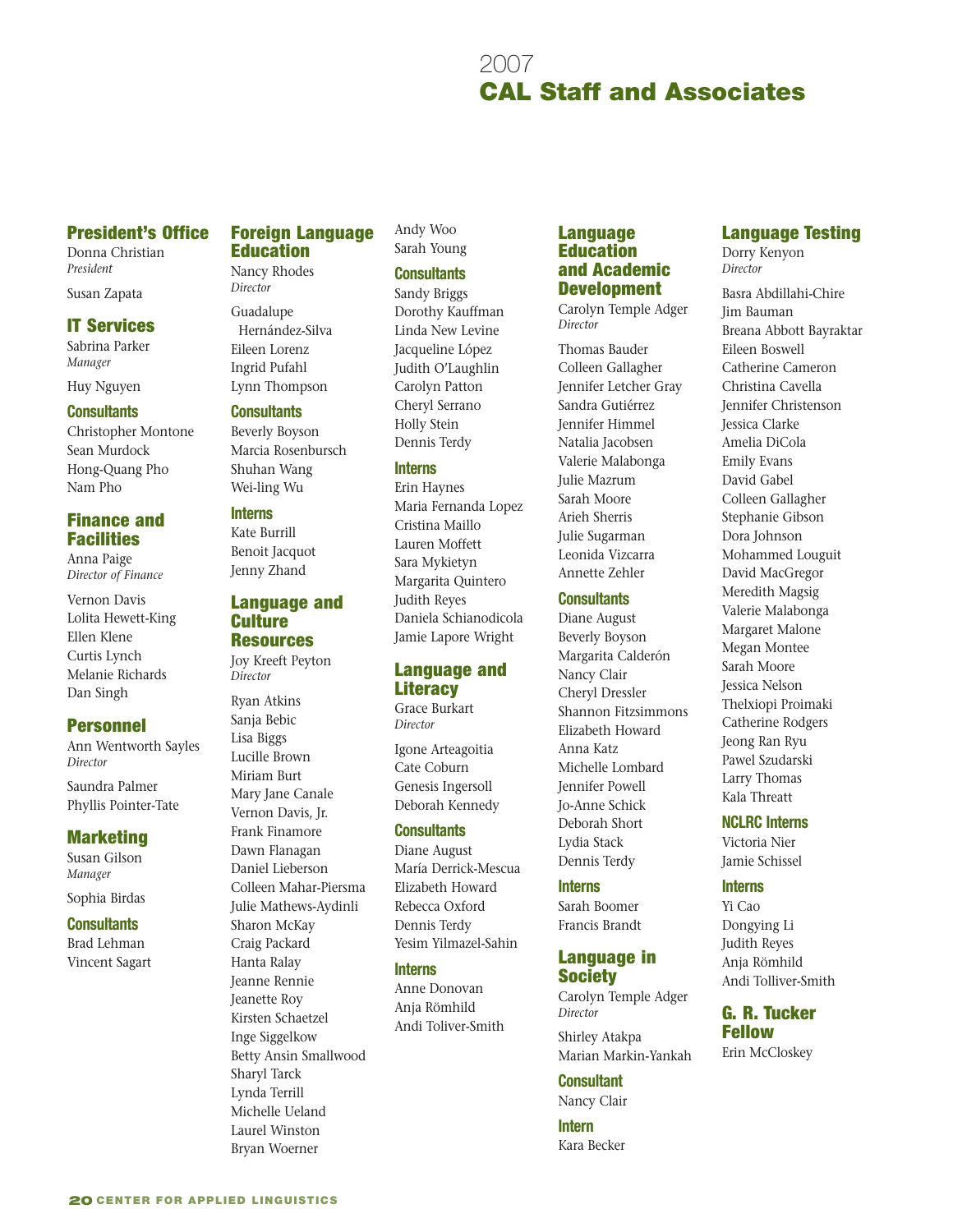# 2007 CAL Board of Trustees

# 2007 CAL Officers

Hernán LaFontaine, Chair *Professor Emeritus, Southern Connecticut State University Councilman, City of Hartford*

Walt Wolfram, Vice Chair *North Carolina State University*

Lyle F. Bachman *University of California, Los Angeles*

Richard L. Burns *Educational Testing Service, retired*

Donna Christian *Center for Applied Linguistics*

Diane Larsen-Freeman *English Language Institute, University of Michigan*

Judith Liskin-Gasparro *University of Iowa*

Mohamed Maamouri *University of Pennsylvania*

Reynaldo F. Macías *University of California, Los Angeles*

Sonia Nieto *University of Massachusetts, retired*

A. Fay Vaughn-Cooke *University of Maryland Eastern Shore*

Saundra K. Young *MarketingWorks, Inc.* Donna Christian *President*

Joy Kreeft Peyton *Vice President*

Ann Wentworth Sayles *Secretary*

Anna Paige *Treasurer*

#### Legal Counsel

Benjamin W. Boley *Goodwin Procter, LLP*

Adam Chud *Goodwin Procter, LLP*

# The G. Richard Tucker Fellowship

The G. Richard Tucker Fellowship program for master's and doctoral students in language-related fields is entering its 17th year. During a 4-week residency at CAL in Washington, DC, the Tucker Fellow interacts with senior staff members on one of CAL's existing research projects or on a suitable project suggested by the Fellow. The Tucker fellowship was established in 1992 in honor of Dr. G. Richard Tucker, CAL's president from 1979 to 1991 and currently Paul Mellon Professor of Applied Linguistics in the Department of Modern Languages at Carnegie Mellon University in Pittsburgh. One of the most positive effects of this fellowship is the opportunity for a graduate student to work in an apprenticelike fashion with scholars who are experts in their field.

**Erin McCloskey** was the 2007 Tucker Fellow. Erin taught Spanish and English as a second or foreign language in a variety of contexts—adult and K-12 students, private and public settings, in the United States and abroad—for 9 years before becoming an Ed.D. candidate at the Harvard Graduate School of Education. She is currently writing the qualifying paper for her dissertation, focusing on the research and evaluation of technological professional development opportunities for foreign language educators. During her time at CAL, Erin assisted in the design of new modules for CAL's online professional development course, *SOPA Online Training*, attending specifically to the match between teachers' contexts, the online environment, and the goals of the *SOPA (Student Oral Proficiency Assessment)*.

**For more information, see www.cal.org/about/tuckerfellow.html.**



CAL Celebrates its 50th Anniversary in 2009 Watch our Web site for information and updates about CAL's 50th anniversary.

# www.cal.org